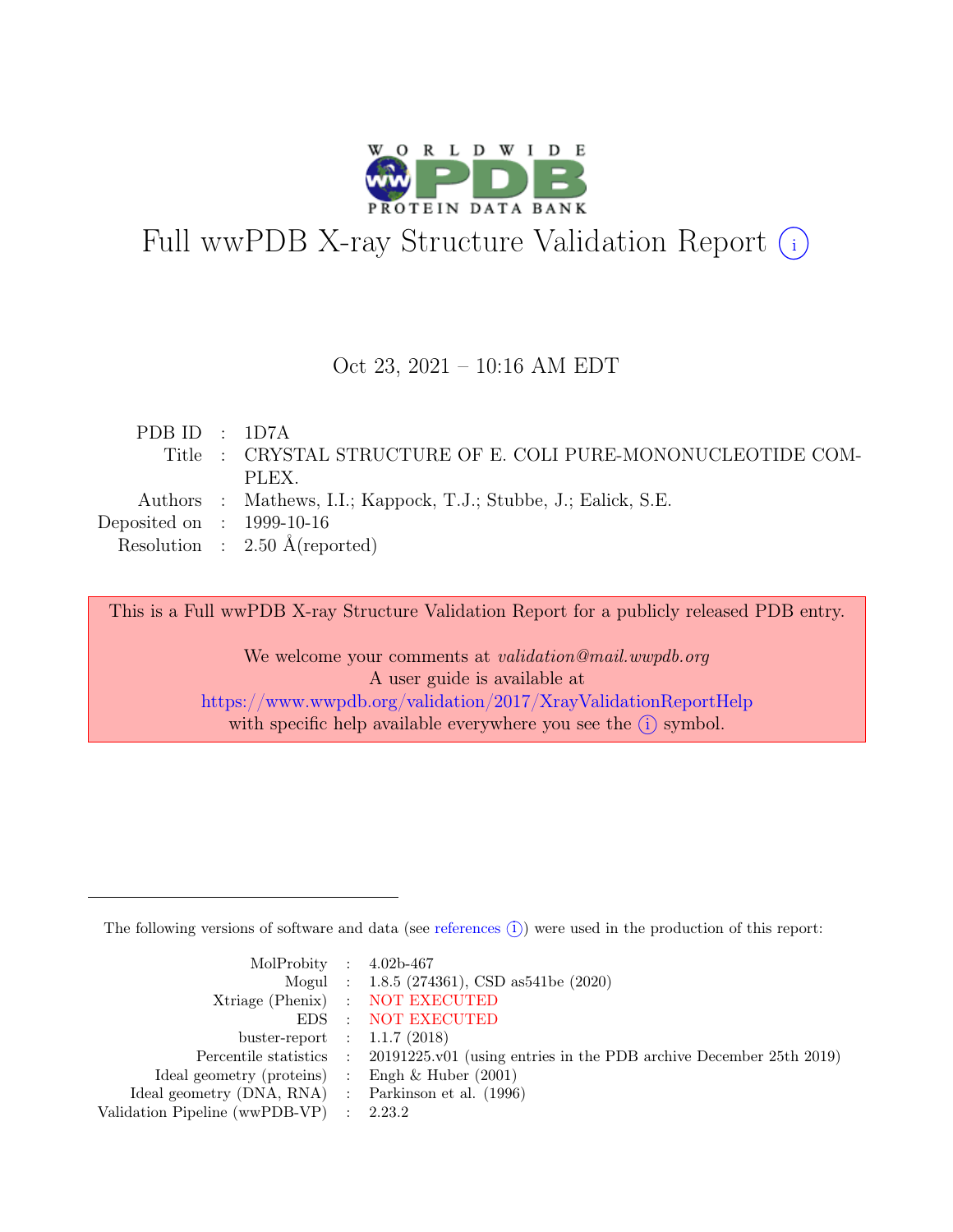# 1 Overall quality at a glance  $(i)$

The following experimental techniques were used to determine the structure: X-RAY DIFFRACTION

The reported resolution of this entry is 2.50 Å.

Percentile scores (ranging between 0-100) for global validation metrics of the entry are shown in the following graphic. The table shows the number of entries on which the scores are based.



| Metric                | Whole archive | Similar resolution                                 |  |  |
|-----------------------|---------------|----------------------------------------------------|--|--|
|                       | $(\#Entries)$ | $(\text{\#Entries, resolution range}(\text{\AA}))$ |  |  |
| Clashscore            | 141614        | $5346(2.50-2.50)$                                  |  |  |
| Ramachandran outliers | 138981        | $5231 (2.50 - 2.50)$                               |  |  |
| Sidechain outliers    | 138945        | $5233(2.50-2.50)$                                  |  |  |

The table below summarises the geometric issues observed across the polymeric chains and their fit to the electron density. The red, orange, yellow and green segments of the lower bar indicate the fraction of residues that contain outliers for  $\geq$ =3, 2, 1 and 0 types of geometric quality criteria respectively. A grey segment represents the fraction of residues that are not modelled. The numeric value for each fraction is indicated below the corresponding segment, with a dot representing fractions  $\epsilon = 5\%$ 

Note EDS was not executed.

| Mol          | Chain          | Length | Quality of chain |                  |
|--------------|----------------|--------|------------------|------------------|
| $\mathbf{1}$ | А              | 161    | 86%              | 14%              |
| $\mathbf 1$  | B              | 161    | 88%              | 12%              |
| $\mathbf{1}$ | $\mathcal{C}$  | 161    | 86%              | 14%              |
| $\mathbf{1}$ | D              | 161    | 85%              | 14%<br>$\bullet$ |
| $\mathbf{1}$ | $\mathbf{L}$   | 161    | 93%              | 7%               |
| $\mathbf{1}$ | M              | 161    | 93%              | 7%               |
| $\mathbf{1}$ | N              | 161    | 93%              | 7%               |
| 1<br>л.      | $\overline{O}$ | 161    | 93%              | 7%               |

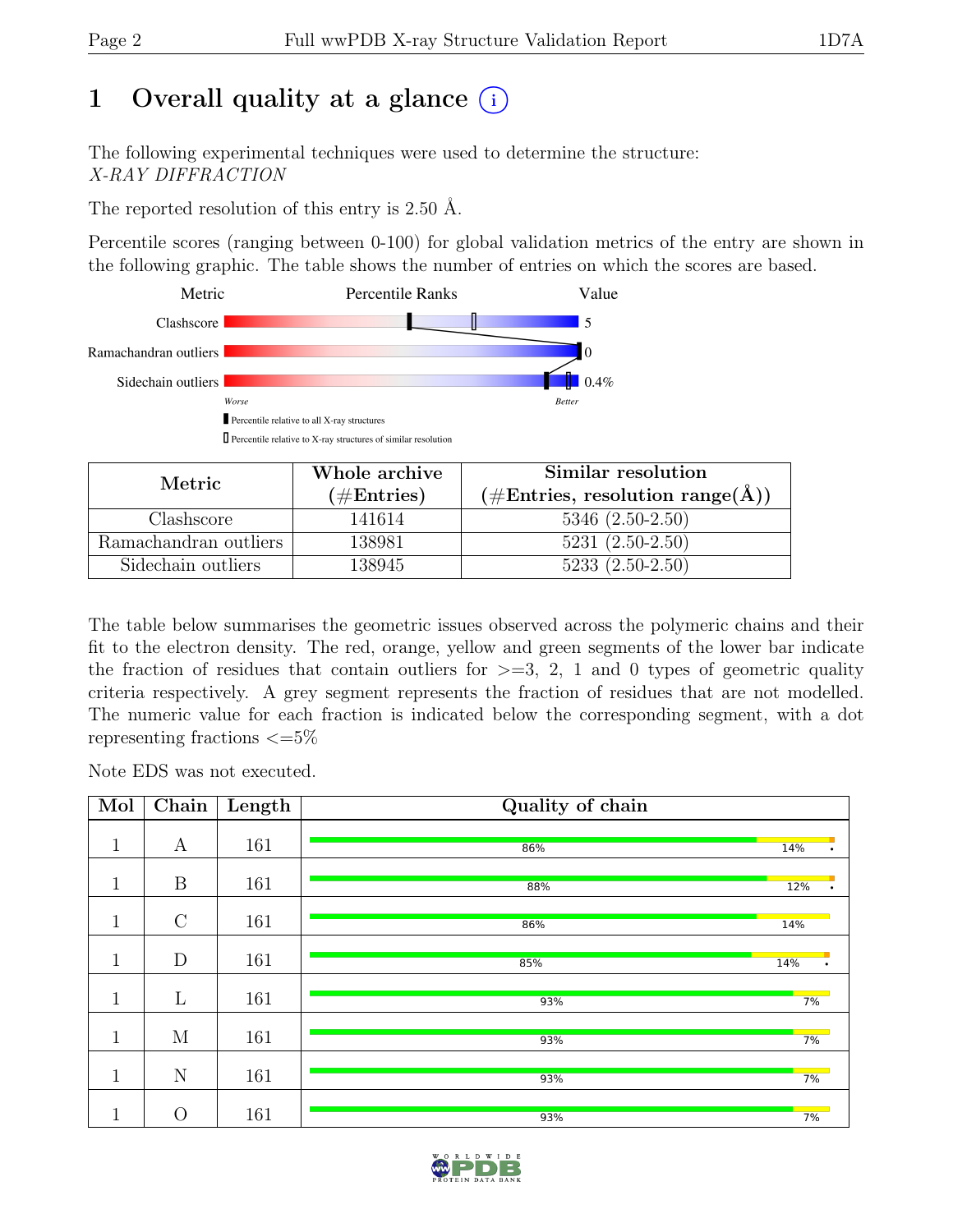# 2 Entry composition  $(i)$

There are 3 unique types of molecules in this entry. The entry contains 9724 atoms, of which 0 are hydrogens and 0 are deuteriums.

In the tables below, the ZeroOcc column contains the number of atoms modelled with zero occupancy, the AltConf column contains the number of residues with at least one atom in alternate conformation and the Trace column contains the number of residues modelled with at most 2 atoms.

| Mol          | Chain    | Residues |       |               | Atoms |                |                | ZeroOcc        | AltConf        | <b>Trace</b>     |
|--------------|----------|----------|-------|---------------|-------|----------------|----------------|----------------|----------------|------------------|
| $\mathbf{1}$ |          | 161      | Total | $\bigcap$     | N     | $\Omega$       | <b>Se</b>      | $\theta$       | $\overline{0}$ |                  |
|              | A        |          | 1191  | 753           | 211   | 223            | $\overline{4}$ |                |                | $\boldsymbol{0}$ |
| $\mathbf{1}$ | B        | 161      | Total | $\rm C$       | N     | $\Omega$       | <b>Se</b>      | $\theta$       | $\overline{0}$ | $\overline{0}$   |
|              |          |          | 1191  | 753           | 211   | 223            | $\overline{4}$ |                |                |                  |
| 1            | $\rm C$  | 161      | Total | $\mathcal{C}$ | N     | $\Omega$       | Se             | $\theta$       | $\overline{0}$ | $\boldsymbol{0}$ |
|              |          |          | 1191  | 753           | 211   | 223            | $\overline{4}$ |                |                |                  |
| 1            | D        | 161      | Total | $\mathcal{C}$ | N     | $\overline{O}$ | <b>Se</b>      | $\theta$       | $\overline{0}$ | $\theta$         |
|              |          |          | 1191  | 753           | 211   | 223            | $\overline{4}$ |                |                |                  |
| 1            | L        | 161      | Total | $\rm C$       | N     | $\overline{O}$ | <b>Se</b>      | $\overline{0}$ | $\overline{0}$ | $\overline{0}$   |
|              |          |          | 1191  | 753           | 211   | 223            | $\overline{4}$ |                |                |                  |
| 1            | М        | 161      | Total | $\mathcal{C}$ | N     | O              | <b>Se</b>      | $\theta$       | $\overline{0}$ | $\overline{0}$   |
|              |          |          | 1191  | 753           | 211   | 223            | $\overline{4}$ |                |                |                  |
| $\mathbf{1}$ | N        | 161      | Total | $\mathcal{C}$ | N     | $\overline{O}$ | Se             | $\overline{0}$ | $\overline{0}$ | $\overline{0}$   |
|              |          |          | 1191  | 753           | 211   | 223            | $\overline{4}$ |                |                |                  |
| 1            | $\Omega$ | 161      | Total | $\mathcal{C}$ | N     | $\Omega$       | <b>Se</b>      | $\overline{0}$ | $\overline{0}$ | $\overline{0}$   |
|              |          |          | 1191  | 753           | 211   | 223            | $\overline{4}$ |                |                |                  |

• Molecule 1 is a protein called PHOSPHORIBOSYLAMINOIMIDAZOLE CARBOXYLASE.

There are 40 discrepancies between the modelled and reference sequences:

| Chain         | Residue | Modelled   | Actual     | Comment             | Reference         |
|---------------|---------|------------|------------|---------------------|-------------------|
| A             |         | <b>GLY</b> | <b>PRO</b> | conflict            | <b>UNP P09028</b> |
| A             | 14      | <b>MSE</b> | <b>MET</b> | engineered mutation | <b>UNP P09028</b> |
| A             | 23      | <b>MSE</b> | <b>MET</b> | engineered mutation | <b>UNP P09028</b> |
| A             | 79      | <b>MSE</b> | <b>MET</b> | engineered mutation | <b>UNP P09028</b> |
| А             | 110     | <b>MSE</b> | MET        | engineered mutation | <b>UNP P09028</b> |
| B             | 7       | <b>GLY</b> | <b>PRO</b> | conflict            | <b>UNP P09028</b> |
| B             | 14      | <b>MSE</b> | <b>MET</b> | engineered mutation | <b>UNP P09028</b> |
| B             | 23      | <b>MSE</b> | <b>MET</b> | engineered mutation | <b>UNP P09028</b> |
| B             | 79      | <b>MSE</b> | <b>MET</b> | engineered mutation | <b>UNP P09028</b> |
| B             | 110     | <b>MSE</b> | <b>MET</b> | engineered mutation | <b>UNP P09028</b> |
| $\mathcal{C}$ | 7       | <b>GLY</b> | <b>PRO</b> | conflict            | <b>UNP P09028</b> |
| $\rm C$       | 14      | <b>MSE</b> | <b>MET</b> | engineered mutation | <b>UNP P09028</b> |
| С             | 23      | <b>MSE</b> | <b>MET</b> | engineered mutation | <b>UNP P09028</b> |

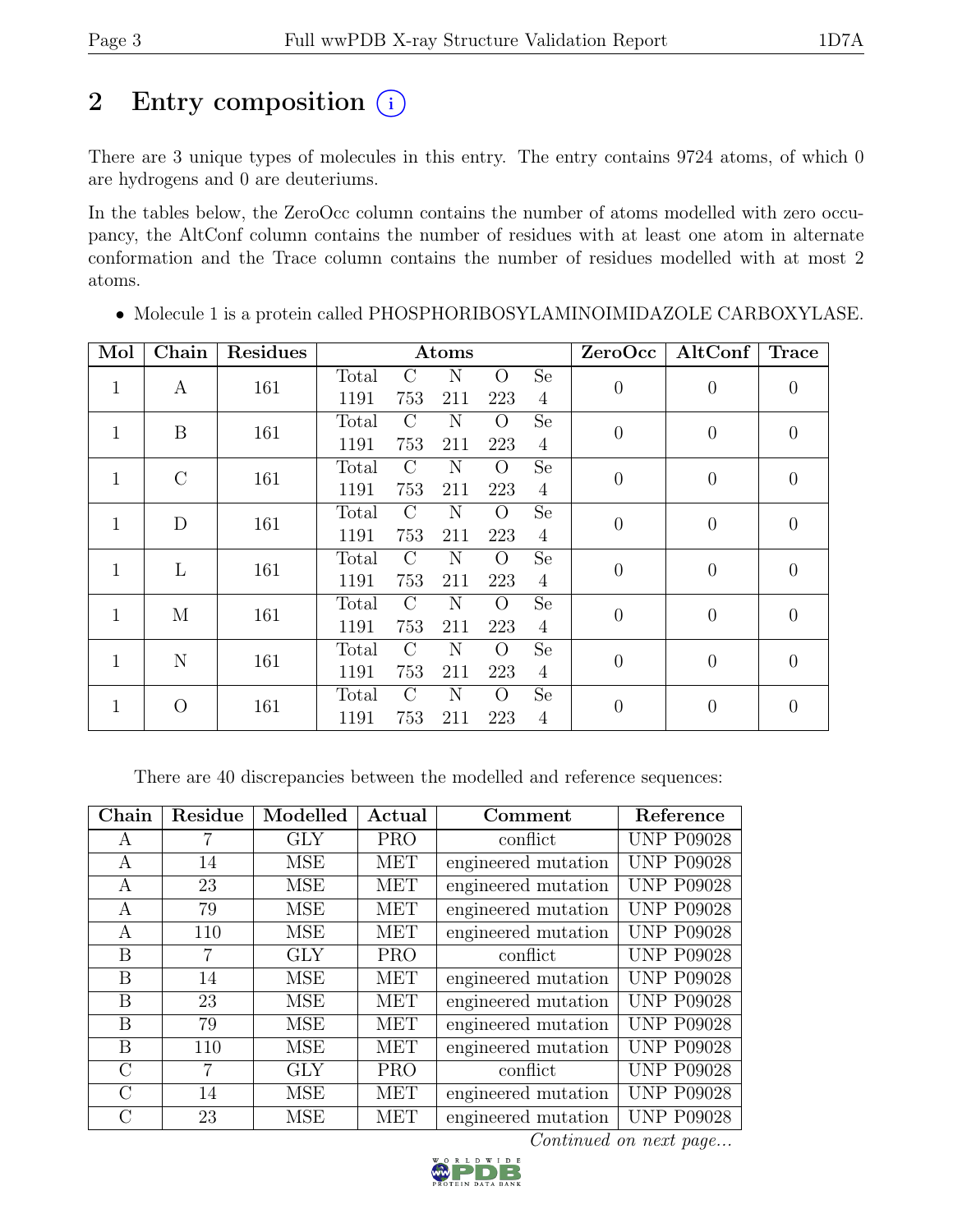| Chain                   | Residue         | Modelled             | Actual     | Comment             | Reference         |
|-------------------------|-----------------|----------------------|------------|---------------------|-------------------|
| $\overline{C}$          | 79              | <b>MSE</b>           | MET        | engineered mutation | <b>UNP P09028</b> |
| $\overline{\rm C}$      | 110             | <b>MSE</b>           | <b>MET</b> | engineered mutation | <b>UNP P09028</b> |
| $\overline{\rm D}$      | $\overline{7}$  | GLY                  | PRO        | conflict            | <b>UNP P09028</b> |
| $\mathbf D$             | 14              | <b>MSE</b>           | <b>MET</b> | engineered mutation | <b>UNP P09028</b> |
| D                       | $\overline{23}$ | <b>MSE</b>           | <b>MET</b> | engineered mutation | <b>UNP P09028</b> |
| $\overline{D}$          | 79              | <b>MSE</b>           | <b>MET</b> | engineered mutation | <b>UNP P09028</b> |
| D                       | 110             | <b>MSE</b>           | <b>MET</b> | engineered mutation | <b>UNP P09028</b> |
| $\overline{L}$          | 7               | <b>GLY</b>           | <b>PRO</b> | conflict            | <b>UNP P09028</b> |
| $\overline{\mathrm{L}}$ | 14              | <b>MSE</b>           | <b>MET</b> | engineered mutation | <b>UNP P09028</b> |
| $\overline{\mathrm{L}}$ | $\overline{23}$ | <b>MSE</b>           | <b>MET</b> | engineered mutation | <b>UNP P09028</b> |
| L                       | 79              | <b>MSE</b>           | <b>MET</b> | engineered mutation | <b>UNP P09028</b> |
| $\overline{\mathrm{L}}$ | 110             | <b>MSE</b>           | <b>MET</b> | engineered mutation | <b>UNP P09028</b> |
| M                       | $\overline{7}$  | <b>GLY</b>           | <b>PRO</b> | conflict            | <b>UNP P09028</b> |
| М                       | 14              | <b>MSE</b>           | <b>MET</b> | engineered mutation | <b>UNP P09028</b> |
| $\mathbf{M}$            | $\overline{23}$ | <b>MSE</b>           | <b>MET</b> | engineered mutation | <b>UNP P09028</b> |
| $\mathbf M$             | 79              | <b>MSE</b>           | <b>MET</b> | engineered mutation | <b>UNP P09028</b> |
| $\mathbf{M}$            | 110             | <b>MSE</b>           | <b>MET</b> | engineered mutation | <b>UNP P09028</b> |
| $\overline{N}$          | $\overline{7}$  | <b>GLY</b>           | <b>PRO</b> | conflict            | <b>UNP P09028</b> |
| N                       | 14              | <b>MSE</b>           | <b>MET</b> | engineered mutation | <b>UNP P09028</b> |
| $\overline{\rm N}$      | $\overline{23}$ | <b>MSE</b>           | <b>MET</b> | engineered mutation | <b>UNP P09028</b> |
| $\overline{N}$          | 79              | <b>MSE</b>           | <b>MET</b> | engineered mutation | <b>UNP P09028</b> |
| N                       | 110             | <b>MSE</b>           | <b>MET</b> | engineered mutation | <b>UNP P09028</b> |
| $\bigcirc$              | $\overline{7}$  | <b>GLY</b>           | <b>PRO</b> | conflict            | <b>UNP P09028</b> |
| $\overline{O}$          | 14              | <b>MSE</b>           | MET        | engineered mutation | <b>UNP P09028</b> |
| $\overline{O}$          | 23              | <b>MSE</b>           | <b>MET</b> | engineered mutation | <b>UNP P09028</b> |
| $\overline{O}$          | $\overline{79}$ | $\operatorname{MSE}$ | <b>MET</b> | engineered mutation | <b>UNP P09028</b> |
| $\overline{O}$          | 110             | <b>MSE</b>           | <b>MET</b> | engineered mutation | <b>UNP P09028</b> |

Continued from previous page...

• Molecule 2 is 5-AMINOIMIDAZOLE RIBONUCLEOTIDE (three-letter code: AIR) (formula: $\mathrm{C_8H_{14}N_3O_7P}).$ 

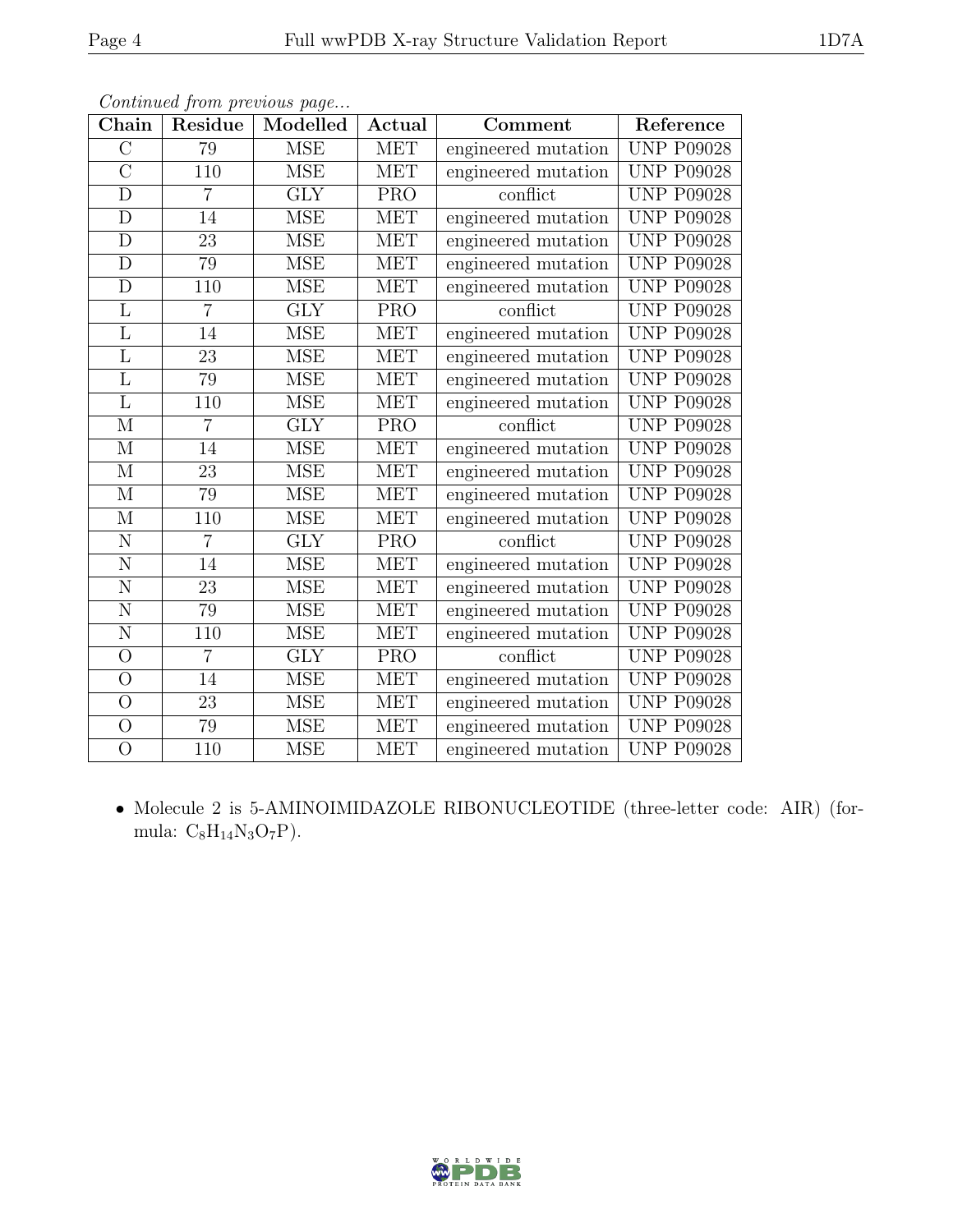

| Mol           |  | Chain   Residues | Atoms |                        |             |                  |              |  | $ZeroOcc \   \$ AltConf |  |
|---------------|--|------------------|-------|------------------------|-------------|------------------|--------------|--|-------------------------|--|
| $\mathcal{D}$ |  |                  | Total | $\rm C$                | - N         | $\left( \right)$ | $\mathbb{P}$ |  |                         |  |
|               |  |                  | 19    |                        | 8 3         | 7                |              |  |                         |  |
| $\mathcal{D}$ |  |                  | Total | $\left( \cdot \right)$ | - N         |                  |              |  |                         |  |
|               |  |                  | 19    |                        | 8 3         |                  |              |  |                         |  |
| $\mathcal{D}$ |  |                  | Total | $\left( \cdot \right)$ | $\mathbf N$ |                  |              |  |                         |  |
|               |  |                  | 19    |                        | 8 3         |                  |              |  |                         |  |
|               |  |                  | Total | $\mathcal{C}$          | $\mathbf N$ |                  | $\mathsf{P}$ |  |                         |  |
|               |  |                  | 19    | 8                      | 3           |                  |              |  |                         |  |

 $\bullet\,$  Molecule 3 is water.

| Mol | Chain         | Residues | Atoms                               | ZeroOcc        | $\mathbf{AltConf}$ |
|-----|---------------|----------|-------------------------------------|----------------|--------------------|
| 3   | A             | 17       | Total<br>$\Omega$<br>17<br>17       | $\overline{0}$ | 0                  |
| 3   | B             | 14       | Total<br>$\Omega$<br>14<br>14       | $\theta$       | 0                  |
| 3   | $\mathcal{C}$ | 17       | $\Omega$<br>Total<br>17<br>17       | $\overline{0}$ | 0                  |
| 3   | D             | 15       | $\Omega$<br>Total<br>15<br>15       | $\theta$       | $\overline{0}$     |
| 3   | L             | 11       | Total<br>$\Omega$<br>11<br>11       | $\theta$       | 0                  |
| 3   | M             | 16       | $\Omega$<br>Total<br>16<br>16       | $\overline{0}$ | 0                  |
| 3   | N             | 17       | Total<br>$\overline{O}$<br>17<br>17 | $\Omega$       | 0                  |
| 3   |               | 13       | Total<br>$\Omega$<br>13<br>13       | ∩              |                    |

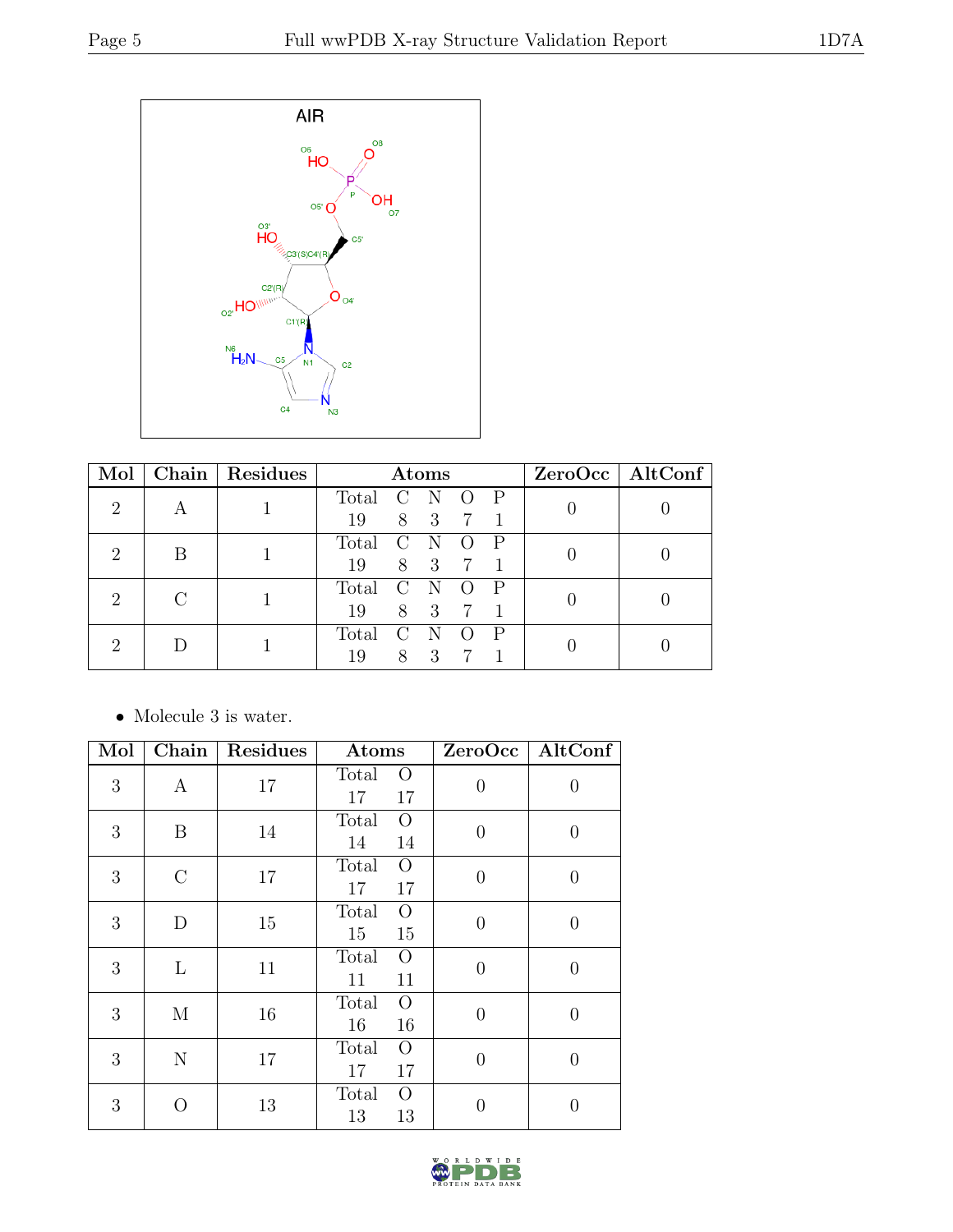# 3 Residue-property plots  $(i)$

These plots are drawn for all protein, RNA, DNA and oligosaccharide chains in the entry. The first graphic for a chain summarises the proportions of the various outlier classes displayed in the second graphic. The second graphic shows the sequence view annotated by issues in geometry. Residues are color-coded according to the number of geometric quality criteria for which they contain at least one outlier: green  $= 0$ , yellow  $= 1$ , orange  $= 2$  and red  $= 3$  or more. Stretches of 2 or more consecutive residues without any outlier are shown as a green connector. Residues present in the sample, but not in the model, are shown in grey.

Note EDS was not executed.

• Molecule 1: PHOSPHORIBOSYLAMINOIMIDAZOLE CARBOXYLASE

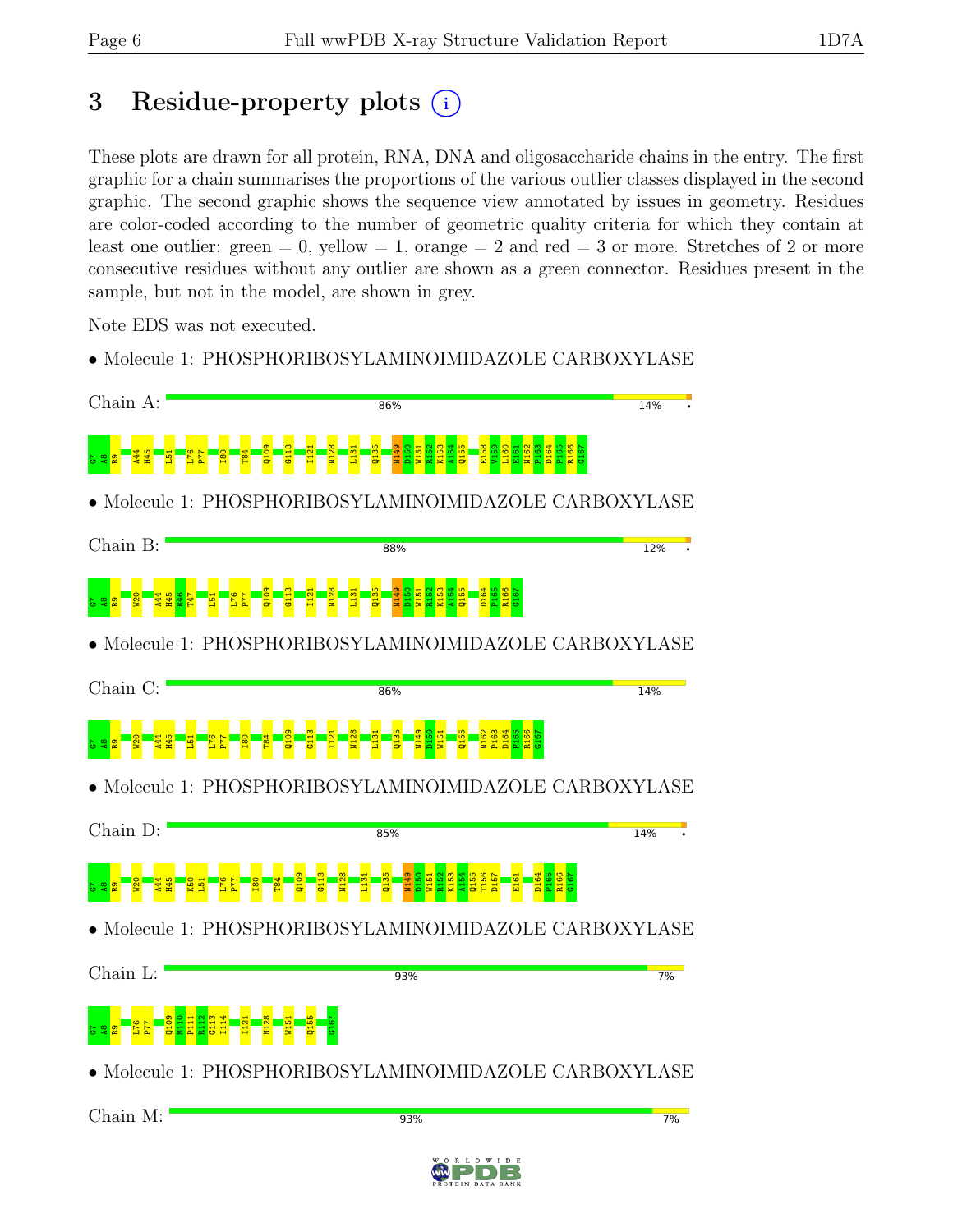

• Molecule 1: PHOSPHORIBOSYLAMINOIMIDAZOLE CARBOXYLASE



• Molecule 1: PHOSPHORIBOSYLAMINOIMIDAZOLE CARBOXYLASE



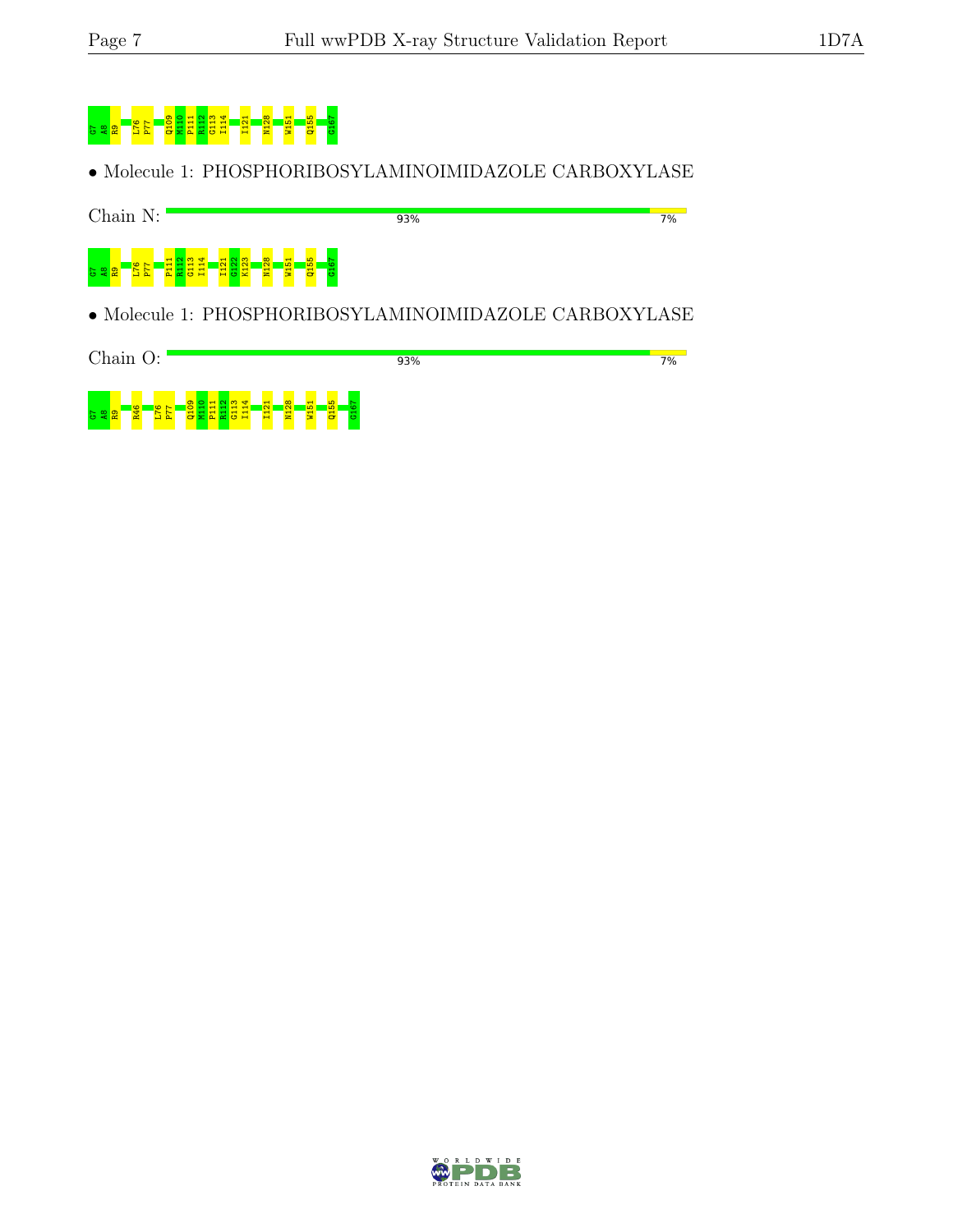# 4 Data and refinement statistics  $(i)$

Xtriage (Phenix) and EDS were not executed - this section is therefore incomplete.

| Property                               | Value                                           | <b>Source</b> |  |
|----------------------------------------|-------------------------------------------------|---------------|--|
| Space group                            | P 21 21 21                                      | Depositor     |  |
| Cell constants                         | 86.92Å<br>94.55Å<br>149.96Å                     | Depositor     |  |
| a, b, c, $\alpha$ , $\beta$ , $\gamma$ | $90.00^\circ$<br>$90.00^\circ$<br>$90.00^\circ$ |               |  |
| Resolution $(A)$                       | 25.00<br>- 2.50                                 | Depositor     |  |
| % Data completeness                    | 82.0 (25.00-2.50)                               | Depositor     |  |
| (in resolution range)                  |                                                 |               |  |
| $\mathrm{R}_{merge}$                   | 0.09                                            | Depositor     |  |
| $\mathrm{R}_{sym}$                     | (Not available)                                 | Depositor     |  |
| Refinement program                     | X-PLOR 3.843                                    | Depositor     |  |
| $R, R_{free}$                          | 0.203<br>0.239                                  | Depositor     |  |
| Estimated twinning fraction            | No twinning to report.                          | Xtriage       |  |
| Total number of atoms                  | 9724                                            | wwPDB-VP      |  |
| Average B, all atoms $(A^2)$           | 21.0                                            | wwPDB-VP      |  |

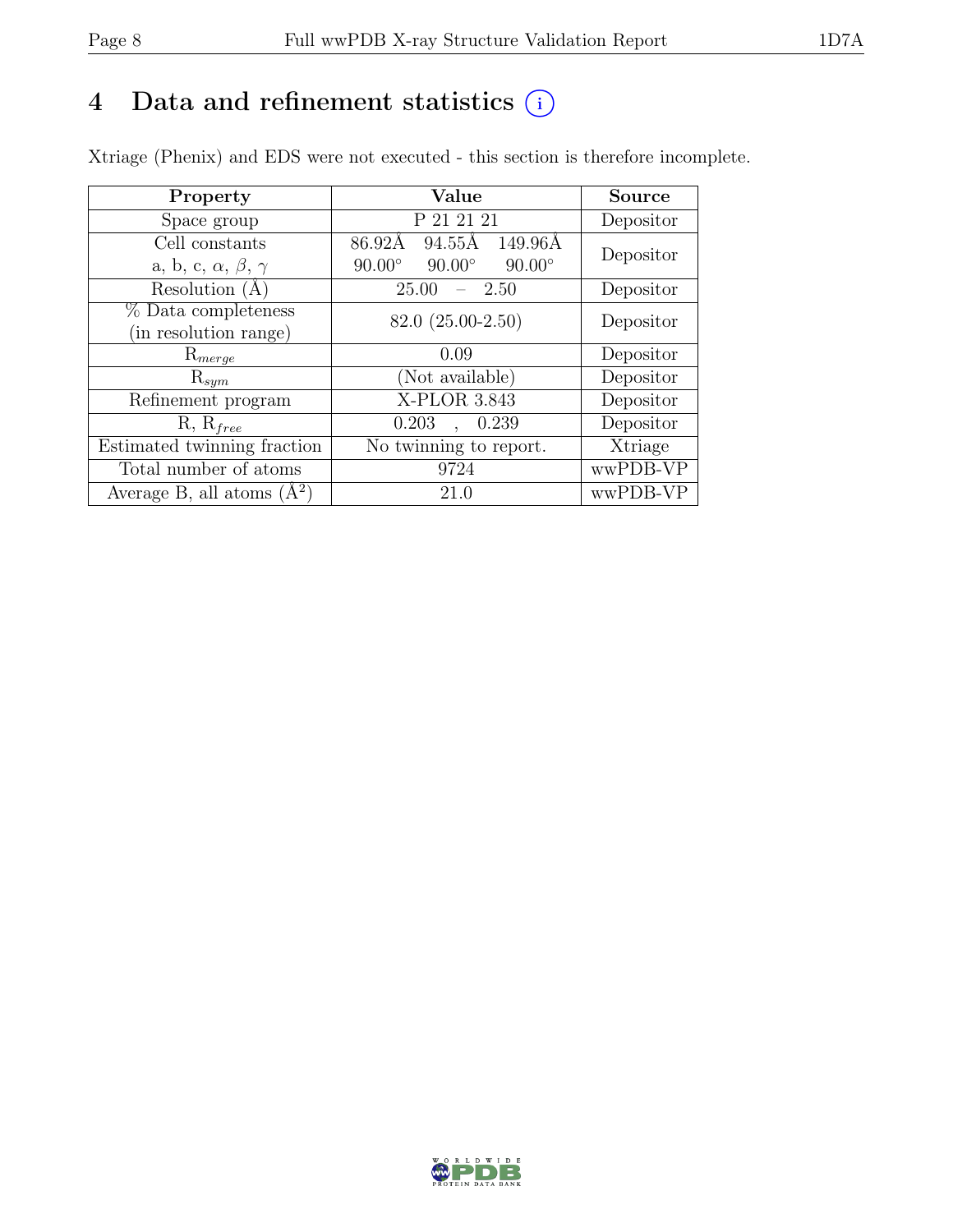# 5 Model quality  $(i)$

# 5.1 Standard geometry  $(i)$

Bond lengths and bond angles in the following residue types are not validated in this section: AIR

The Z score for a bond length (or angle) is the number of standard deviations the observed value is removed from the expected value. A bond length (or angle) with  $|Z| > 5$  is considered an outlier worth inspection. RMSZ is the root-mean-square of all Z scores of the bond lengths (or angles).

| Mol          | Chain         |             | Bond lengths | Bond angles |             |  |
|--------------|---------------|-------------|--------------|-------------|-------------|--|
|              |               | <b>RMSZ</b> | $\# Z  > 5$  | <b>RMSZ</b> | $\# Z  > 5$ |  |
| $\mathbf{1}$ | $\mathsf{A}$  | 0.47        | 0/1211       | 0.60        | 0/1641      |  |
| $\mathbf{1}$ | В             | 0.47        | 0/1211       | 0.59        | 0/1641      |  |
| $\mathbf{1}$ | $\mathcal{C}$ | 0.48        | 0/1211       | 0.61        | 0/1641      |  |
| 1            | D             | 0.49        | 0/1211       | 0.60        | 0/1641      |  |
| 1            | L             | 0.48        | 0/1211       | 0.58        | 0/1641      |  |
| $\mathbf{1}$ | М             | 0.46        | 0/1211       | 0.58        | 0/1641      |  |
| $\mathbf{1}$ | N             | 0.47        | 0/1211       | 0.59        | 0/1641      |  |
| 1            | O             | 0.49        | 0/1211       | 0.58        | 0/1641      |  |
| All          | All           | 0.47        | /9688        | 0.59        | 0/13128     |  |

There are no bond length outliers.

There are no bond angle outliers.

There are no chirality outliers.

There are no planarity outliers.

## 5.2 Too-close contacts  $(i)$

In the following table, the Non-H and H(model) columns list the number of non-hydrogen atoms and hydrogen atoms in the chain respectively. The H(added) column lists the number of hydrogen atoms added and optimized by MolProbity. The Clashes column lists the number of clashes within the asymmetric unit, whereas Symm-Clashes lists symmetry-related clashes.

|  |         |      |    | Mol   Chain   Non-H   H(model)   H(added)   Clashes   Symm-Clashes |
|--|---------|------|----|--------------------------------------------------------------------|
|  | 1191    | 1196 | ၣႜ |                                                                    |
|  | 1191    | 1196 |    |                                                                    |
|  | 1191    | 1196 |    |                                                                    |
|  | 1191    | 1196 | ി  |                                                                    |
|  | l 1 Q 1 | 1196 |    |                                                                    |

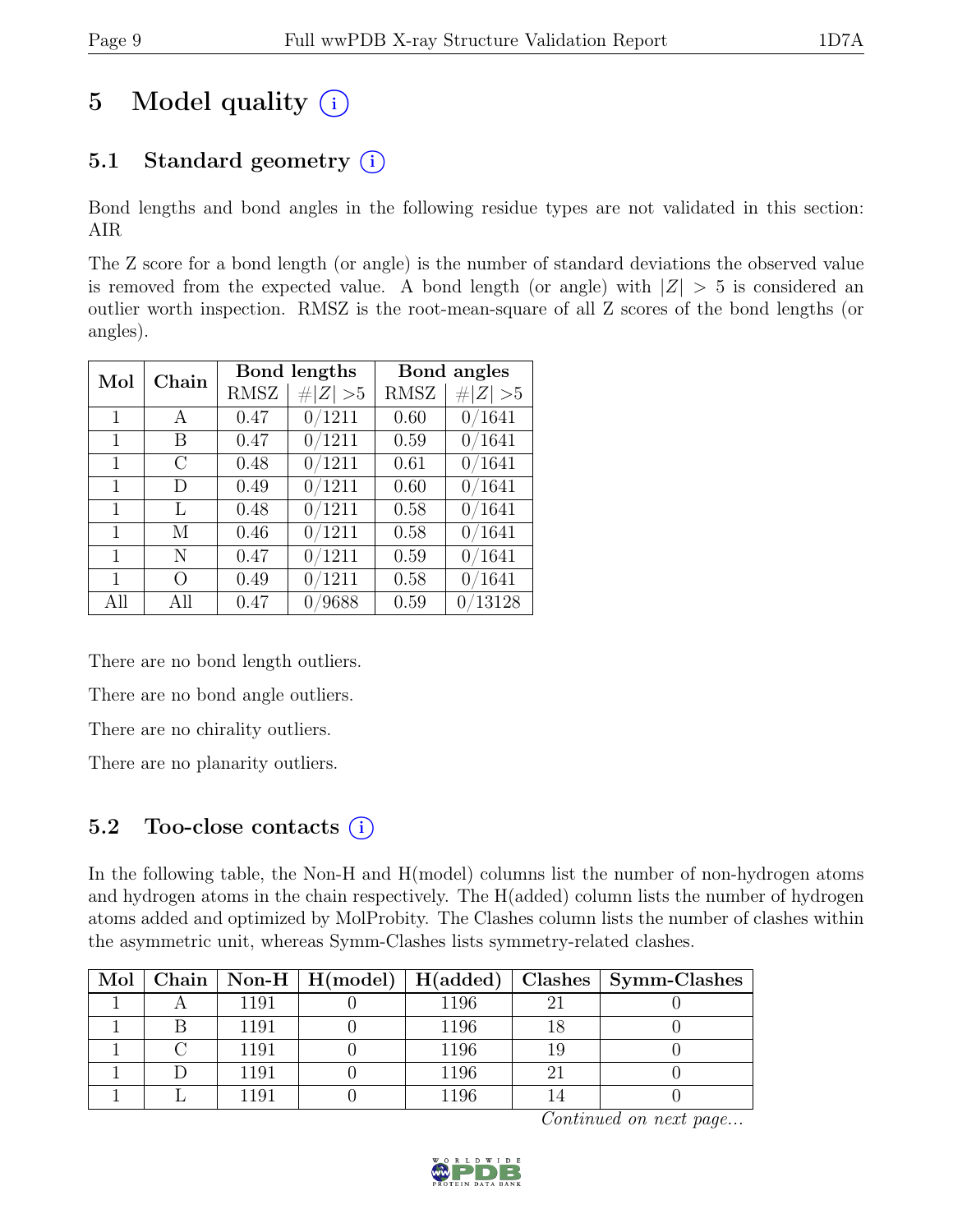| $\overline{\text{Mol}}$ | $\overline{\text{Chain}}$ | Non-H $ $ | ு<br>H(model)  | H(added)       | Clashes         | Symm-Clashes   |
|-------------------------|---------------------------|-----------|----------------|----------------|-----------------|----------------|
|                         | М                         | 1191      | $\Omega$       | 1196           | 13              |                |
|                         | N                         | 1191      | $\theta$       | 1196           | 13              | 0              |
| 1                       | $\overline{O}$            | 1191      | $\overline{0}$ | 1196           | $\overline{13}$ | $\overline{0}$ |
| $\overline{2}$          | А                         | 19        | $\theta$       | 12             | 3               | $\overline{0}$ |
| $\overline{2}$          | $\boldsymbol{B}$          | 19        | $\Omega$       | 12             | $\overline{2}$  | 0              |
| $\overline{2}$          | $\overline{C}$            | 19        | $\theta$       | 12             | $\overline{2}$  | $\overline{0}$ |
| $\overline{2}$          | D                         | 19        | $\theta$       | 12             | $\overline{2}$  | 0              |
| 3                       | $\boldsymbol{A}$          | 17        | $\theta$       | $\overline{0}$ | 1               | 0              |
| 3                       | $\boldsymbol{B}$          | 14        | $\overline{0}$ | $\overline{0}$ | $\overline{0}$  | $\overline{0}$ |
| 3                       | $\overline{C}$            | 17        | $\theta$       | $\overline{0}$ | $\theta$        | $\overline{0}$ |
| 3                       | D                         | 15        | $\theta$       | $\theta$       | $\theta$        | 0              |
| 3                       | L                         | 11        | $\Omega$       | $\theta$       | 1               | 0              |
| 3                       | М                         | 16        | $\overline{0}$ | $\overline{0}$ | 0               | $\overline{0}$ |
| 3                       | N                         | 17        | $\theta$       | $\overline{0}$ |                 | 0              |
| 3                       | O                         | 13        | $\overline{0}$ | $\theta$       | 1               | $\overline{0}$ |
| All                     | All                       | 9724      | $\theta$       | 9616           | 105             | 0              |

Continued from previous page...

The all-atom clashscore is defined as the number of clashes found per 1000 atoms (including hydrogen atoms). The all-atom clashscore for this structure is 5.

All (105) close contacts within the same asymmetric unit are listed below, sorted by their clash magnitude.

| Atom-1             | Atom-2             | Interatomic      | Clash         |  |
|--------------------|--------------------|------------------|---------------|--|
|                    |                    | distance $(\AA)$ | overlap $(A)$ |  |
| 2:A:300:AIR:N6     | 3:A:802:HOH:O      | 2.04             | 0.88          |  |
| 1:A:113:GLY:H      | 1:L:128:ASN:HD21   | 1.34             | 0.76          |  |
| 1: B: 113: GLY: H  | 1:M:128:ASN:HD21   | 1.34             | 0.76          |  |
| 2: B:350: AIR: C2  | 1: N: 111: PRO:HG3 | 2.18             | 0.74          |  |
| 1:C:9:ARG:HG2      | 1:C:9:ARG:HH11     | 1.51             | 0.74          |  |
| 1:C:113:GLY:H      | 1:O:128:ASN:HD21   | 1.36             | 0.73          |  |
| 1: N:9: ARG:HG2    | 1: N: 9: ARG: HH11 | 1.54             | 0.73          |  |
| 1:A:9:ARG:HH11     | 1: A:9: ARG:HG2    | 1.54             | 0.72          |  |
| 1: D: 113: GLY: H  | 1:N:128:ASN:HD21   | 1.37             | 0.72          |  |
| 1: L: 9: ARG: HH11 | 1: L: 9: ARG: HG2  | 1.56             | 0.70          |  |
| 1:O:9:ARG:HG2      | 1:O:9:ARG:HH11     | 1.56             | 0.70          |  |
| 1: B: 9: ARG: HG2  | 1:B:9:ARG:HH11     | 1.57             | 0.69          |  |
| 1:C:45:HIS:H       | 2:C:400:AIR:HC4    | 1.58             | 0.69          |  |
| 1: D: 9: ARG: HH11 | 1: D: 9: ARG: HG2  | 1.58             | 0.68          |  |
| 1:D:128:ASN:HD21   | 1: N:113: GLY: H   | 1.41             | 0.68          |  |
| 1: M: 9: ARG: HH11 | 1: M: 9: ARG: HG2  | 1.58             | 0.68          |  |
| 1:B:128:ASN:HD21   | 1: M: 113: GLY: H  | 1.43             | 0.67          |  |
| 1:A:128:ASN:HD21   | 1: L: 113: GLY: H  | 1.44             | 0.66          |  |

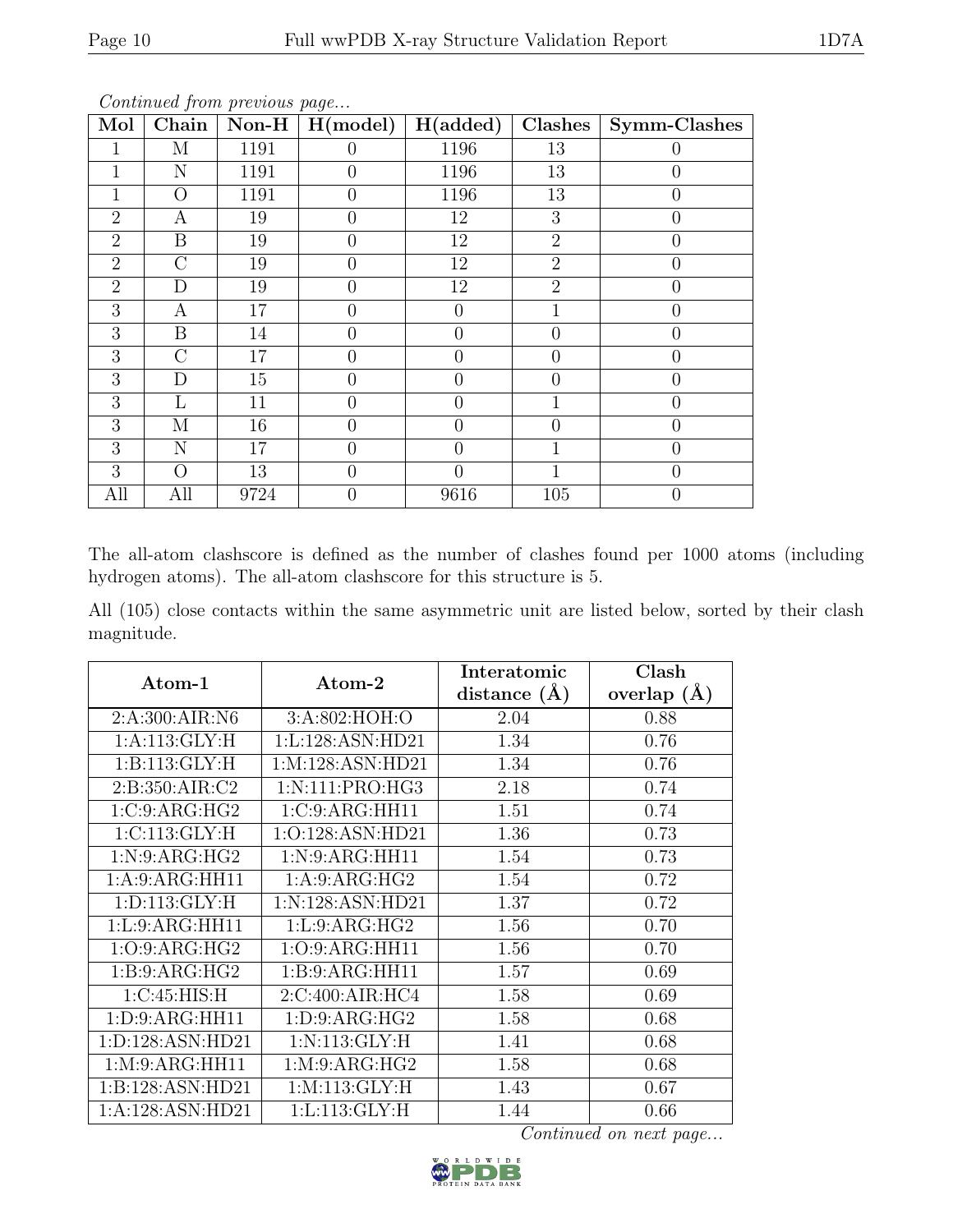| Continued from previous page |                               | Interatomic       | Clash           |  |
|------------------------------|-------------------------------|-------------------|-----------------|--|
| Atom-1                       | Atom-2                        | distance $(A)$    | overlap $(\AA)$ |  |
| 1:C:128:ASN:HD21             | 1:O:113:GLY:H                 | 1.43              | 0.64            |  |
| 2:C:400:AIR:C2               | 1:M:111:PRO:HG3               | 2.29              | 0.63            |  |
| 1: A:45: HIS:H               | 2:A:300:AIR:HC4               | 1.63              | 0.63            |  |
| 1:N:123:LYS:HB3              | 3:N:807:HOH:O                 | 2.01              | 0.60            |  |
| 1:A:109:GLN:HE22             | 1:L:121:LE:H                  | 1.49              | 0.59            |  |
| 1:B:45:HIS:H                 | 2:B:350:AIR:HC4               | 1.68              | 0.57            |  |
| 1: D: 45: HIS:H              | 2:D:450:AIR:HC4               | 1.70              | 0.57            |  |
| 1:B:109:GLN:HE22             | 1: M: 121: ILE:H              | 1.51              | 0.57            |  |
| 1:N:76:LEU:HB3               | 1:N:77:PRO:HD3                | 1.87              | 0.57            |  |
| 1: B: 113: GLY: H            | 1:M:128:ASN:ND2               | 2.02              | 0.56            |  |
| 1:M:76:LEU:HB3               | 1: M: 77: PRO: HD3            | 1.88              | 0.55            |  |
| 2: D: 450: AIR: C2           | 1:L:111:PRO:HG3               | 2.37              | 0.55            |  |
| 1:L:76:LEU:HB3               | 1:L:77:PRO:HD3                | 1.89              | $0.55\,$        |  |
| 1:A:113:GLY:H                | 1:L:128:ASN:ND2               | 2.03              | 0.55            |  |
| 1:C:109:GLN:HE22             | 1:O:121:ILE:H                 | 1.57              | 0.53            |  |
| 1:D:109:GLN:HE22             | 1:N:121:ILE:H                 | 1.56              | 0.53            |  |
| 1:A:76:LEU:HB3               | 1:A:77:PRO:HD3                | 1.89              | 0.53            |  |
| 1: C: 113: GLY: H            | 1:O:128:ASN:ND2               | 2.05              | 0.53            |  |
| 1:C:76:LEU:HB3               | 1:C:77:PRO:HD3                | 1.90              | 0.52            |  |
| 1: N: 113: GLY: C            | 1:N:114:ILE:HD12              | 2.30              | 0.52            |  |
| 1: B: 113: GLY: N            | 1:M:128:ASN:HD21              | $\overline{2}.06$ | 0.52            |  |
| 1:B:76:LEU:HB3               | 1:B:77:PRO:HD3                | 1.91              | 0.51            |  |
| 1:A:113:GLY:N                | 1:L:128:ASN:HD21              | 2.06              | 0.51            |  |
| 1: D: 113: GLY: H            | 1:N:128:ASN:ND2               | 2.06              | 0.51            |  |
| 1:O:76:LEU:HB3               | 1:0:77:PRO:HD3                | 1.93              | 0.50            |  |
| 1:0:113:GLY:C                | 1:O:114:ILE:HD12              | 2.32              | 0.50            |  |
| 1: L:9: ARG:NH1              | 3:L:768:HOH:O                 | 2.45              | 0.50            |  |
| 1: B: 166: ARG: HG2          | 1:C:20:TRP:CZ2                | 2.47              | 0.49            |  |
| 1:A:151:TRP:O                | 1:A:155:GLN:HG2               | 2.13              | 0.49            |  |
| 1: D: 76: LEU: HB3           | 1: D: 77: P <sub>RO:HD3</sub> | 1.93              | 0.49            |  |
| 1: B: 151: TRP:O             | 1:B:155:GLN:HG2               | 2.13              | 0.49            |  |
| 1: A: 166: ARG: HG2          | 1: D: 20: TRP: CZ2            | 2.48              | 0.48            |  |
| 1:C:44:ALA:HA                | 1:C:51:LEU:HD12               | 1.96              | 0.47            |  |
| 1:A:158:GLU:O                | 1:A:162:ASN:ND2               | 2.42              | 0.47            |  |
| 1:C:9:ARG:HH11               | 1:C:9:ARG:CG                  | 2.24              | 0.47            |  |
| 1:1:151:TRP:O                | 1:L:155:GLN:HG2               | 2.15              | 0.47            |  |
| 1: D:44: ALA: HA             | 1: D: 51: LEU: HD12           | 1.97              | 0.47            |  |
| $1:$ M $:113:$ GLY $:$ C     | 1:M:114:ILE:HD12              | 2.35              | 0.47            |  |
| 1:B:44:ALA:HA                | 1:B:51:LEU:HD12               | 1.96              | 0.46            |  |
| 1: M: 9: ARG: HG2            | 1: M: 9: ARG:NH1              | 2.29              | 0.46            |  |
| 1:N:114:ILE:HD12             | 1:N:114:ILE:N                 | 2.30              | 0.46            |  |

Continued from previous page.

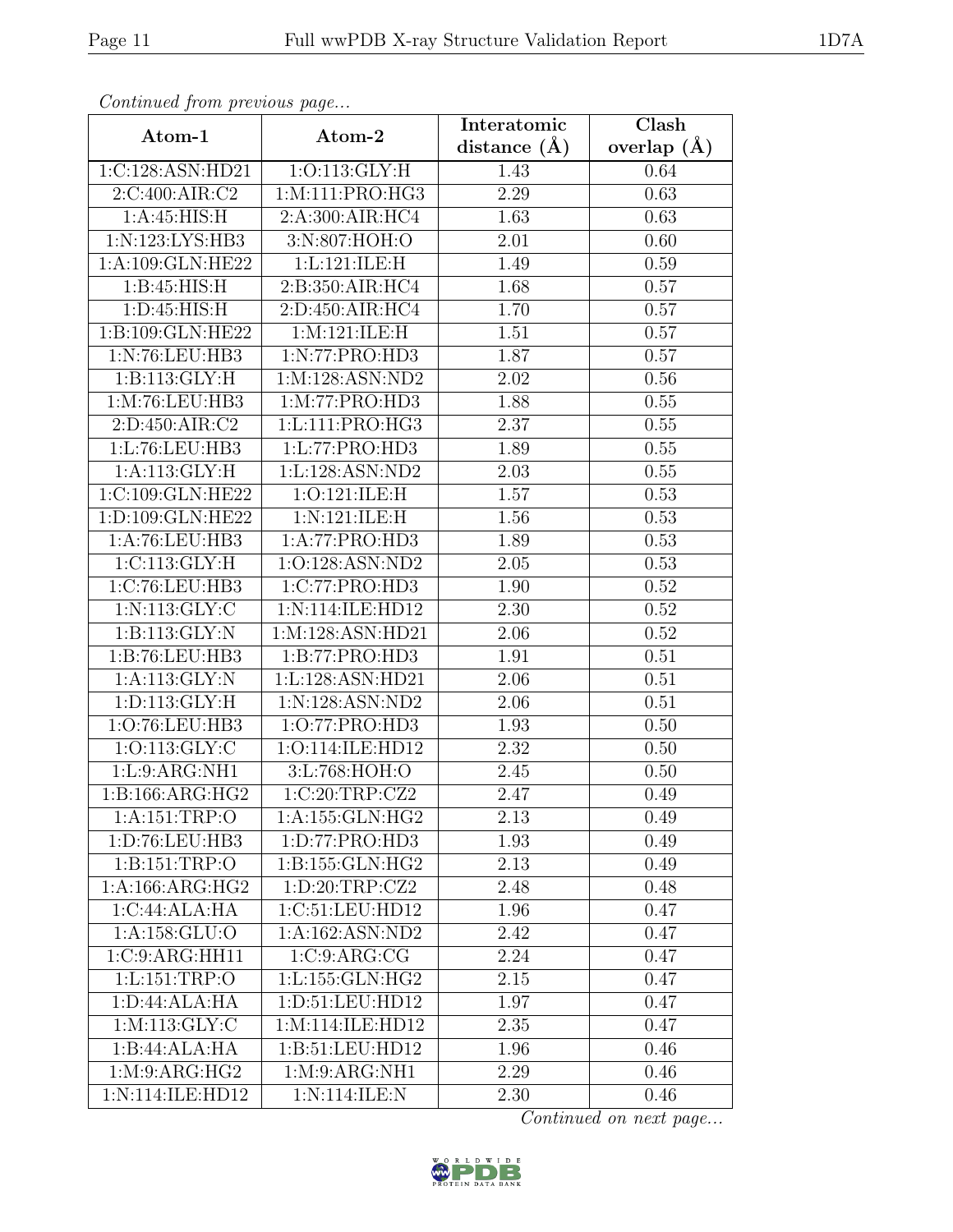| Continued from previous page |                      | Interatomic       | Clash         |  |
|------------------------------|----------------------|-------------------|---------------|--|
| Atom-1                       | Atom-2               | distance $(\AA)$  | overlap $(A)$ |  |
| 1:A:9:ARG:HG2                | 1:A:9:ARG:NH1        | 2.28              | 0.46          |  |
| 1: D: 151: TRP: O            | 1: D: 155: GLN: HG2  | 2.15              | 0.46          |  |
| 1:C:151:TRP:O                | 1:C:155:GLN:HG2      | 2.16              | 0.46          |  |
| 1:0:151:TRP:O                | 1:O:155:GLN:HG2      | 2.16              | 0.46          |  |
| 1: L: 113: GLY: C            | 1:L:114:ILE:HD12     | 2.36              | 0.45          |  |
| 1:O:114:ILE:HD12             | 1:O:114:ILE:N        | 2.31              | 0.45          |  |
| 2: A:300:AIR:C2              | 1:O:111:PRO:HG3      | 2.45              | 0.45          |  |
| 1:C:51:LEU:O                 | 1:C:51:LEU:HD23      | 2.17              | 0.45          |  |
| 1:C:131:LEU:O                | 1:C:135:GLN:HG3      | 2.16              | 0.45          |  |
| 1: N: 151: TRP:O             | 1:N:155:GLN:HG2      | 2.16              | 0.45          |  |
| 1: A:80: ILE:O               | 1: A:84:THR:HG22     | 2.16              | 0.44          |  |
| 1:C:121:ILE:H                | 1:O:109:GLN:HE22     | 1.63              | 0.44          |  |
| 1:O:46:ARG:HD2               | 3:O:789:HOH:O        | 2.18              | 0.44          |  |
| 1: C: 113: GLY: N            | 1:O:128:ASN:HD21     | 2.08              | 0.44          |  |
| 1:B:131:LEU:O                | 1:B:135:GLN:HG3      | 2.18              | 0.44          |  |
| 1:D:51:LEU:HD23              | 1: D: 51: LEU: O     | 2.17              | 0.44          |  |
| 1:A:51:LEU:HD23              | 1: A:51:LEU:O        | $\overline{2.17}$ | 0.44          |  |
| 1:D:80:ILE:O                 | 1:D:84:THR:HG22      | 2.18              | 0.44          |  |
| 1: D: 149: ASN:O             | 1:D:153:LYS:HG3      | 2.17              | 0.44          |  |
| 1: N:9: ARG:HG2              | 1: N:9: ARG:NH1      | 2.27              | 0.44          |  |
| 1:A:44:ALA:HA                | 1:A:51:LEU:HD12      | 1.99              | 0.43          |  |
| 1:A:121:ILE:H                | 1:L:109:GLN:HE22     | 1.66              | 0.43          |  |
| 1:C:164:ASP:OD2              | 1:C:166:ARG:HB2      | 2.18              | 0.43          |  |
| 1:M:114:ILE:HD12             | 1:M:114:ILE:N        | 2.33              | 0.43          |  |
| 1: A:9: ARG:HH11             | 1: A:9: ARG: CG      | 2.28              | 0.43          |  |
| 1:B:164:ASP:OD2              | 1:B:166:ARG:HB2      | 2.19              | 0.43          |  |
| 1:D:164:ASP:OD2              | 1: D: 166: ARG: HB2  | 2.19              | 0.43          |  |
| 1:B:47:THR:HG22              | 1: D: 156: THR: HG23 | 2.00              | 0.43          |  |
| 1:L:114:ILE:HD12             | 1:L:114:ILE:N        | 2.33              | 0.43          |  |
| 1:D:131:LEU:O                | 1:D:135:GLN:HG3      | 2.18              | 0.43          |  |
| 1:C:80:ILE:O                 | 1:C:84:THR:HG22      | 2.19              | 0.42          |  |
| 1:C:9:ARG:HG2                | 1:C:9:ARG:NH1        | 2.28              | 0.42          |  |
| 1:M:151:TRP:O                | 1: M: 155: GLN: HG2  | 2.18              | 0.42          |  |
| 1: B: 149: ASN:O             | 1:B:153:LYS:HG3      | 2.20              | 0.42          |  |
| 1:A:149:ASN:O                | 1: A: 153: LYS: HG3  | 2.20              | 0.42          |  |
| 1:A:160:LEU:HD23             | 1: D:50: LYS: HD2    | 2.02              | 0.42          |  |
| 1:B:121:ILE:H                | 1:M:109:GLN:HE22     | 1.68              | 0.41          |  |
| 1:D:113:GLY:N                | 1:N:128:ASN:HD21     | 2.10              | 0.41          |  |
| 1: D: 9: ARG: HG2            | 1:D:9:ARG:NH1        | 2.31              | 0.41          |  |
| 1:L:9:ARG:HG2                | 1:L:9:ARG:NH1        | 2.29              | 0.41          |  |
| 1:A:131:LEU:O                | 1:A:135:GLN:HG3      | 2.21              | 0.41          |  |

Continued from previous page.

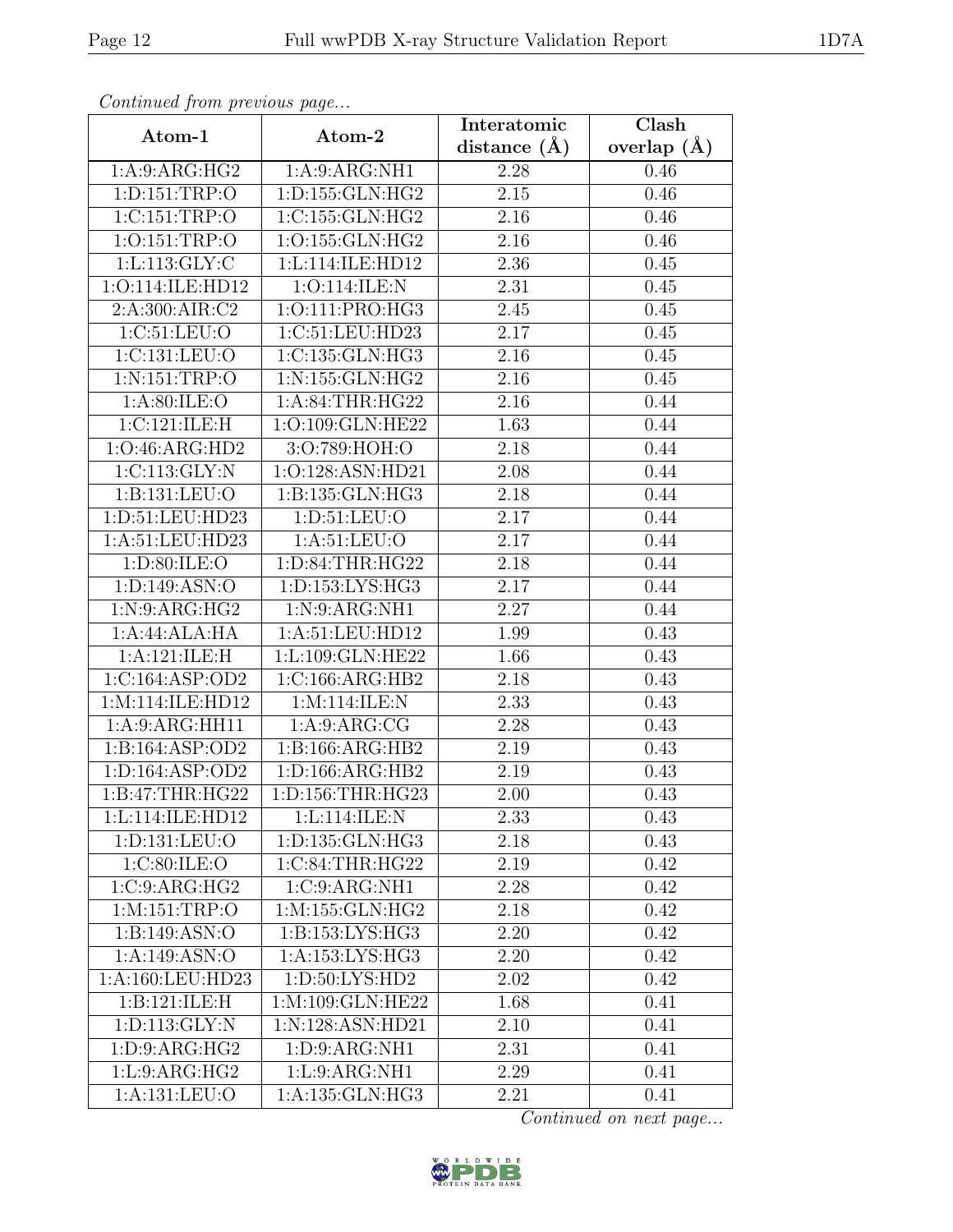| Atom-1                        | $\boldsymbol{\mathrm{Atom}\text{-}2}$ | Interatomic<br>distance $(A)$ | Clash<br>overlap<br>(A) |  |
|-------------------------------|---------------------------------------|-------------------------------|-------------------------|--|
| 1:A:164:ASP:OD2               | 1:A:166:ARG:HB2                       | 2.21                          | 0.41                    |  |
| 1:B:20:TRP:CZ2                | 1: D: 166: ARG: HG2                   | 2.56                          | 0.40                    |  |
| 1: B:51: LEU:O                | 1:B:51:LEU:HD23                       | 2.20                          | 0.40                    |  |
| 1:C:162:ASN:N                 | 1:C:163:PRO:CD                        | 2.85                          | 0.40                    |  |
| $1: D: 157: \overline{ASP:O}$ | 1: D: 161: GLU: HG2                   | 2.22                          | በ 4በ                    |  |

Continued from previous page...

There are no symmetry-related clashes.

# 5.3 Torsion angles  $(i)$

#### 5.3.1 Protein backbone  $(i)$

In the following table, the Percentiles column shows the percent Ramachandran outliers of the chain as a percentile score with respect to all X-ray entries followed by that with respect to entries of similar resolution.

The Analysed column shows the number of residues for which the backbone conformation was analysed, and the total number of residues.

| Mol          | Chain    | Analysed        | Favoured   | Allowed  | Outliers       | Percentiles |            |
|--------------|----------|-----------------|------------|----------|----------------|-------------|------------|
|              | A        | $159/161$ (99%) | 151 (95%)  | 8(5%)    | $\theta$       | 100         | 100        |
| 1            | B.       | $159/161$ (99%) | 152 (96%)  | 7(4%)    | $\theta$       | 100         | 100        |
| 1            | $\rm C$  | 159/161(99%)    | 153 (96%)  | 6(4%)    | $\Omega$       | 100         | 100        |
| $\mathbf{1}$ | D        | 159/161(99%)    | 152 (96%)  | $7(4\%)$ | $\overline{0}$ | 100         | 100        |
| 1            | L        | $159/161$ (99%) | 155 (98%)  | $4(2\%)$ | $\theta$       | 100         | 100        |
| 1            | М        | $159/161$ (99%) | 155 (98%)  | $4(2\%)$ | $\theta$       | 100         | $100 \mid$ |
| 1            | N        | 159/161(99%)    | 156 (98%)  | $3(2\%)$ | $\theta$       | 100         | 100        |
| 1            | $\Omega$ | 159/161(99%)    | 155 (98%)  | $4(2\%)$ | $\Omega$       | 100         | 100        |
| All          | All      | 1272/1288 (99%) | 1229 (97%) | 43 (3%)  | $\Omega$       | 100         | 100        |

There are no Ramachandran outliers to report.

#### 5.3.2 Protein side chains  $(i)$

In the following table, the Percentiles column shows the percent sidechain outliers of the chain as a percentile score with respect to all X-ray entries followed by that with respect to entries of similar resolution.

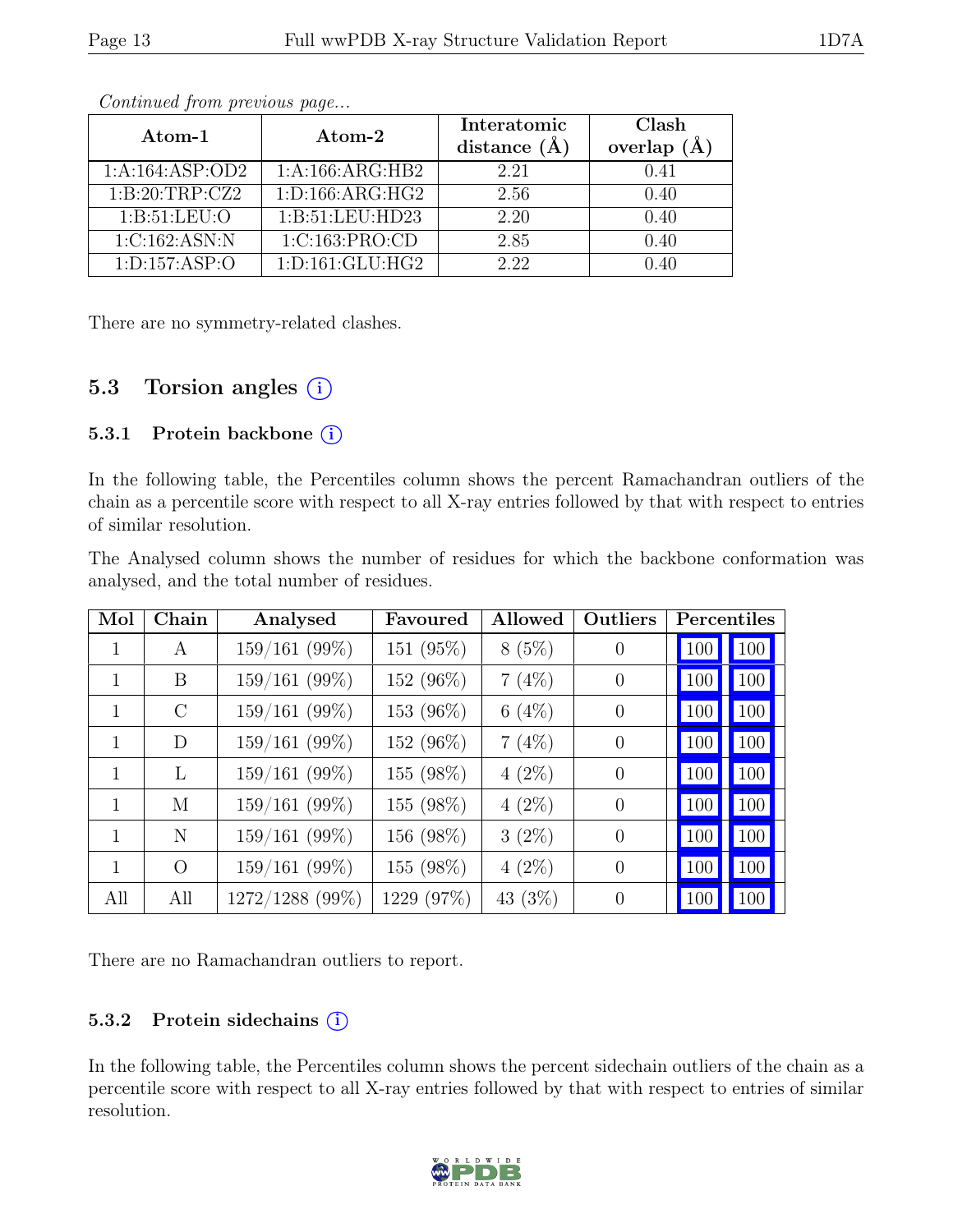| Mol | Chain    | Analysed            | Rotameric  | Outliers       |     | Percentiles |
|-----|----------|---------------------|------------|----------------|-----|-------------|
|     | A        | $121/117$ $(103\%)$ | 120 (99%)  | $1(1\%)$       | 81  | 93          |
| 1   | B        | $121/117$ (103%)    | 120 (99%)  | $1(1\%)$       | 81  | 93          |
| 1   | $\rm C$  | $121/117$ (103%)    | 120 (99%)  | $1(1\%)$       | 81  | 93          |
| 1   | D        | $121/117$ (103%)    | 120 (99%)  | $1(1\%)$       | 81  | 93          |
| 1   | L        | $121/117$ (103%)    | 121 (100%) | $\theta$       | 100 | 100         |
| 1   | M        | $121/117$ (103%)    | 121 (100%) | $\theta$       | 100 | 100         |
| 1   | N        | 121/117 (103%)      | 121 (100%) | $\overline{0}$ | 100 | 100         |
|     | $\Omega$ | $121/117$ (103%)    | 121 (100%) | $\overline{0}$ | 100 | 100         |
| All | All      | 968/936 (103%)      | 964 (100%) | $4(0\%)$       | 91  | 97          |

The Analysed column shows the number of residues for which the sidechain conformation was analysed, and the total number of residues.

All (4) residues with a non-rotameric sidechain are listed below:

| $\operatorname{Mol}$ | Chain | Res | <b>Type</b> |
|----------------------|-------|-----|-------------|
|                      |       | 149 | <b>ASN</b>  |
|                      |       | 149 | <b>ASN</b>  |
|                      |       | 149 | <b>ASN</b>  |
|                      |       | 149 | <b>ASN</b>  |

Sometimes sidechains can be flipped to improve hydrogen bonding and reduce clashes. All (48) such sidechains are listed below:

| Mol            | Chain              | Res | Type                    |
|----------------|--------------------|-----|-------------------------|
| 1              | $\boldsymbol{A}$   | 24  | <b>GLN</b>              |
| $\mathbf 1$    | $\boldsymbol{A}$   | 61  | <b>ASN</b>              |
| $\mathbf 1$    | $\mathbf{A}$       | 75  | <b>HIS</b>              |
| 1              | $\mathbf{A}$       | 109 | <b>GLN</b>              |
| $\overline{1}$ | $\mathbf{A}$       | 128 | <b>ASN</b>              |
| $\mathbf{1}$   | $\mathbf{A}$       | 135 | <b>GLN</b>              |
| $\overline{1}$ | B                  | 24  | <b>GLN</b>              |
| $\overline{1}$ | B                  | 61  | <b>ASN</b>              |
| $\mathbf 1$    | B                  | 75  | <b>HIS</b>              |
| $\overline{1}$ | B                  | 109 | <b>GLN</b>              |
| $\overline{1}$ | B                  | 128 | <b>ASN</b>              |
| $\mathbf 1$    | B                  | 135 | $\overline{\text{GLN}}$ |
| 1              | $\overline{\rm C}$ | 24  | <b>GLN</b>              |
| $\mathbf 1$    | $\overline{\rm C}$ | 61  | <b>ASN</b>              |
| 1              | $\overline{C}$     | 75  | HIS                     |

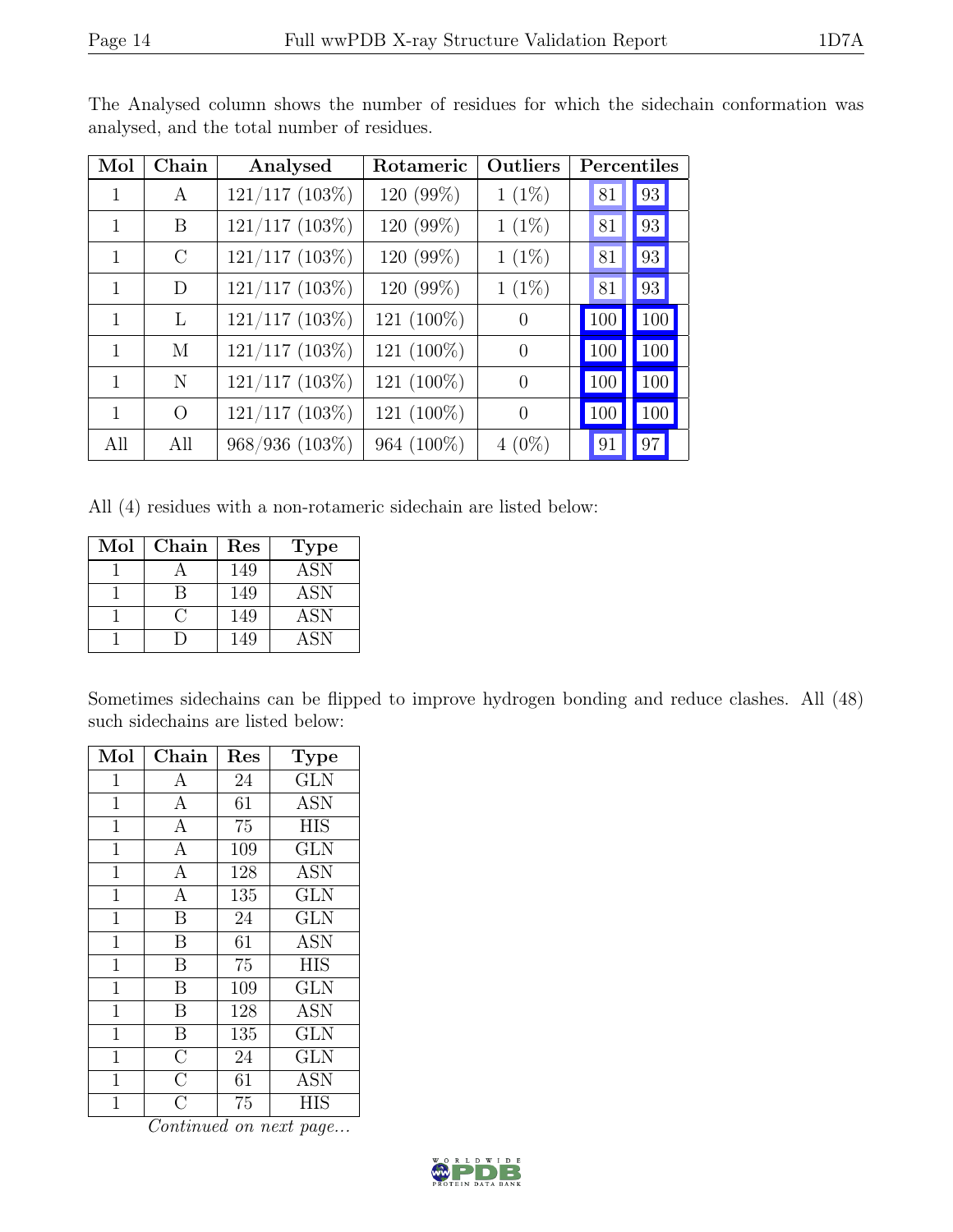| Mol            | $\overline{\text{Chain}}$           | Res              | $\overline{v}$<br>$\overline{\text{Type}}$ |
|----------------|-------------------------------------|------------------|--------------------------------------------|
| $\overline{1}$ | $\overline{\rm C}$                  | 109              | $\overline{\text{GLN}}$                    |
| $\mathbf{1}$   | $\frac{\overline{C}}{\overline{C}}$ | 128              | $\overline{\text{ASN}}$                    |
| $\overline{1}$ |                                     | $\overline{135}$ | $\overline{\text{GLN}}$                    |
| $\mathbf{1}$   | $\overline{\rm D}$                  | 24               | $\overline{\text{GLN}}$                    |
| $\overline{1}$ | $\overline{\rm D}$                  | $\overline{61}$  | <b>ASN</b>                                 |
| $\overline{1}$ | $\overline{\rm D}$                  | 75               | <b>HIS</b>                                 |
| $\mathbf 1$    | $\overline{\rm D}$                  | 109              | $\overline{\text{GLN}}$                    |
| $\mathbf 1$    | $\overline{\rm D}$                  | 128              | <b>ASN</b>                                 |
| $\mathbf{1}$   | $\overline{\rm D}$                  | 135              | $\overline{\text{GLN}}$                    |
| 1              | $\overline{\mathrm{L}}$             | $\overline{24}$  | $\overline{\text{GLN}}$                    |
| $\mathbf 1$    | $\overline{\mathrm{L}}$             | $\overline{61}$  | <b>ASN</b>                                 |
| $\overline{1}$ | $\overline{\mathrm{L}}$             | $\overline{75}$  | $\overline{\text{HIS}}$                    |
| $\mathbf 1$    | $\overline{\text{L}}$               | 109              | $\overline{\text{GLN}}$                    |
| $\mathbf 1$    | $\overline{\mathrm{L}}$             | 128              | $\overline{\text{ASN}}$                    |
| $\overline{1}$ | $\overline{\mathrm{M}}$             | $\overline{24}$  | $\overline{\text{GLN}}$                    |
| 1              | $\mathbf{M}$                        | 61               | <b>ASN</b>                                 |
| $\overline{1}$ | $\overline{\mathbf{M}}$             | $\overline{75}$  | <b>HIS</b>                                 |
| $\mathbf{1}$   | $\overline{\mathbf{M}}$             | 109              | $\overline{\text{GLN}}$                    |
| $\overline{1}$ | $\overline{\mathrm{M}}$             | $\overline{128}$ | <b>ASN</b>                                 |
| $\mathbf 1$    | $\overline{\mathrm{M}}$             | 135              | $\overline{\text{GLN}}$                    |
| $\mathbf 1$    | $\overline{\mathrm{M}}$             | 155              | $\overline{\text{GLN}}$                    |
| $\overline{1}$ | $\overline{\text{N}}$               | $\overline{24}$  | $\overline{\text{GLN}}$                    |
| $\mathbf 1$    | $\overline{\text{N}}$               | 61               | <b>ASN</b>                                 |
| $\overline{1}$ | $\overline{\text{N}}$               | $\overline{75}$  | $\overline{\text{HIS}}$                    |
| $\overline{1}$ | $\overline{\text{N}}$               | 109              | $\overline{\text{GLN}}$                    |
| $\mathbf 1$    | $\overline{\text{N}}$               | 128              | $\overline{\text{ASN}}$                    |
| $\mathbf 1$    | $\overline{\text{N}}$               | 135              | $\overline{\text{GLN}}$                    |
| $\mathbf 1$    | $\overline{O}$                      | 24               | $\overline{\text{GLN}}$                    |
| $\mathbf{1}$   | $\overline{O}$                      | $\overline{61}$  | <b>ASN</b>                                 |
| $\overline{1}$ | $\overline{O}$                      | $\overline{75}$  | <b>HIS</b>                                 |
| $\mathbf{1}$   | $\overline{O}$                      | 109              | $\overline{\text{GLN}}$                    |
| $\overline{1}$ | $\overline{O}$                      | 128              | <b>ASN</b>                                 |
| $\mathbf 1$    | $\overline{O}$                      | 135              | $\overline{\text{GLN}}$                    |

Continued from previous page...

### 5.3.3 RNA (i)

There are no RNA molecules in this entry.

# 5.4 Non-standard residues in protein, DNA, RNA chains (i)

There are no non-standard protein/DNA/RNA residues in this entry.

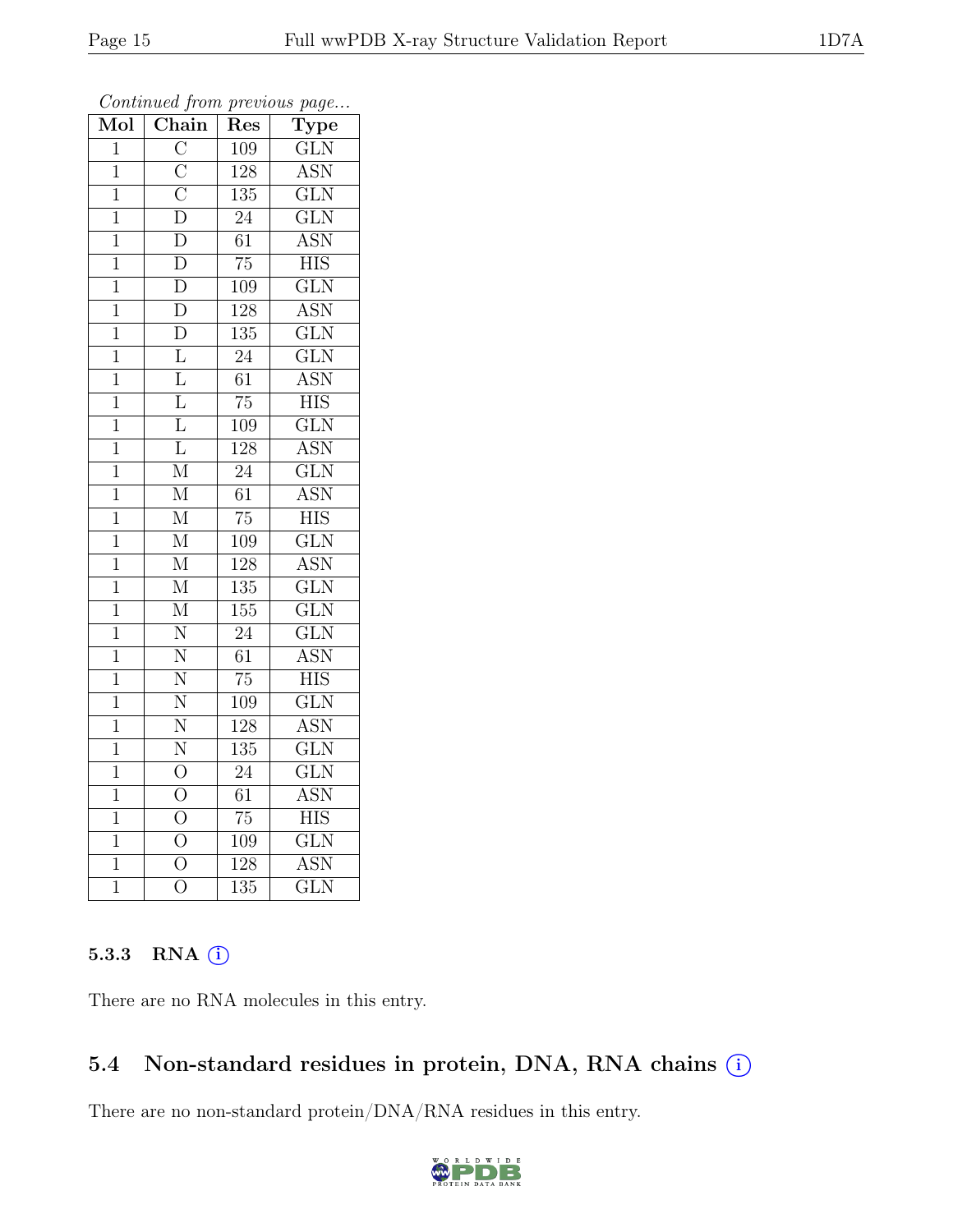### 5.5 Carbohydrates (i)

There are no monosaccharides in this entry.

# 5.6 Ligand geometry  $(i)$

4 ligands are modelled in this entry.

In the following table, the Counts columns list the number of bonds (or angles) for which Mogul statistics could be retrieved, the number of bonds (or angles) that are observed in the model and the number of bonds (or angles) that are defined in the Chemical Component Dictionary. The Link column lists molecule types, if any, to which the group is linked. The Z score for a bond length (or angle) is the number of standard deviations the observed value is removed from the expected value. A bond length (or angle) with  $|Z| > 2$  is considered an outlier worth inspection. RMSZ is the root-mean-square of all Z scores of the bond lengths (or angles).

| Mol            |             | Chain | Res | Link | Bond lengths |      |             | Bond angles |             |             |
|----------------|-------------|-------|-----|------|--------------|------|-------------|-------------|-------------|-------------|
|                | <b>Type</b> |       |     |      | Counts       | RMSZ | # $ Z  > 2$ | Counts      | <b>RMSZ</b> | # $ Z  > 2$ |
| $\overline{2}$ | AIR         | Β     | 350 |      | 16,20,20     | 1.63 | 2(12%)      | 20,30,30    | 1.91        | 3(15%)      |
| $\overline{2}$ | AIR         |       | 450 |      | 16,20,20     | 1.62 | 2(12%)      | 20,30,30    | 1.90        | 3(15%)      |
| $\overline{2}$ | AIR         |       | 400 |      | 16,20,20     | 1.61 | 2(12%)      | 20,30,30    | 1.91        | 3(15%)      |
| $\overline{2}$ | AIR         |       | 300 |      | 16,20,20     | 1.62 | 2(12%)      | 20,30,30    | 1.90        | 3(15%)      |

In the following table, the Chirals column lists the number of chiral outliers, the number of chiral centers analysed, the number of these observed in the model and the number defined in the Chemical Component Dictionary. Similar counts are reported in the Torsion and Rings columns. '-' means no outliers of that kind were identified.

| Mol                         | Type |     | Chain   Res   Link   Christmas | <b>Torsions</b>    | <b>Rings</b> |
|-----------------------------|------|-----|--------------------------------|--------------------|--------------|
| $\mathcal{D}_{\mathcal{L}}$ | AIR  | 350 |                                | 5/6/26/26          | 0/2/2/2      |
|                             | AIR  | 450 |                                | 2/6/26/26          | 0/2/2/2      |
|                             | AIR  | 400 |                                | 2/6/26/26          | 0/2/2/2      |
|                             | AIR  | 300 |                                | $\sqrt{2/6/26/26}$ | 0/2/2/2      |

All (8) bond length outliers are listed below:

| Mol            | Chain     | Res | <b>Type</b> | Atoms   | Z    | Observed $(A)$ | Ideal(A) |
|----------------|-----------|-----|-------------|---------|------|----------------|----------|
| $\overline{2}$ |           | 350 | AIR         | $C5-N6$ | 5.24 | 1.48           | 1.34     |
| 2              |           | 300 | AIR         | $C5-N6$ | 5.19 | 1.48           | 1.34     |
| $\overline{2}$ | D         | 450 | AIR         | $C5-N6$ | 5.19 | 1.48           | 1.34     |
| $\overline{2}$ | $\bigcap$ | 400 | AIR         | $C5-N6$ | 5.18 | 1.48           | 1.34     |
| $\overline{2}$ | B         | 350 | AIR         | $C2-N3$ | 2.42 | 1.40           | 1.34     |
| $\Omega$       | $\Box$    | 450 | AIR         | $C2-N3$ | 2.42 | 1.40           | 1.34     |

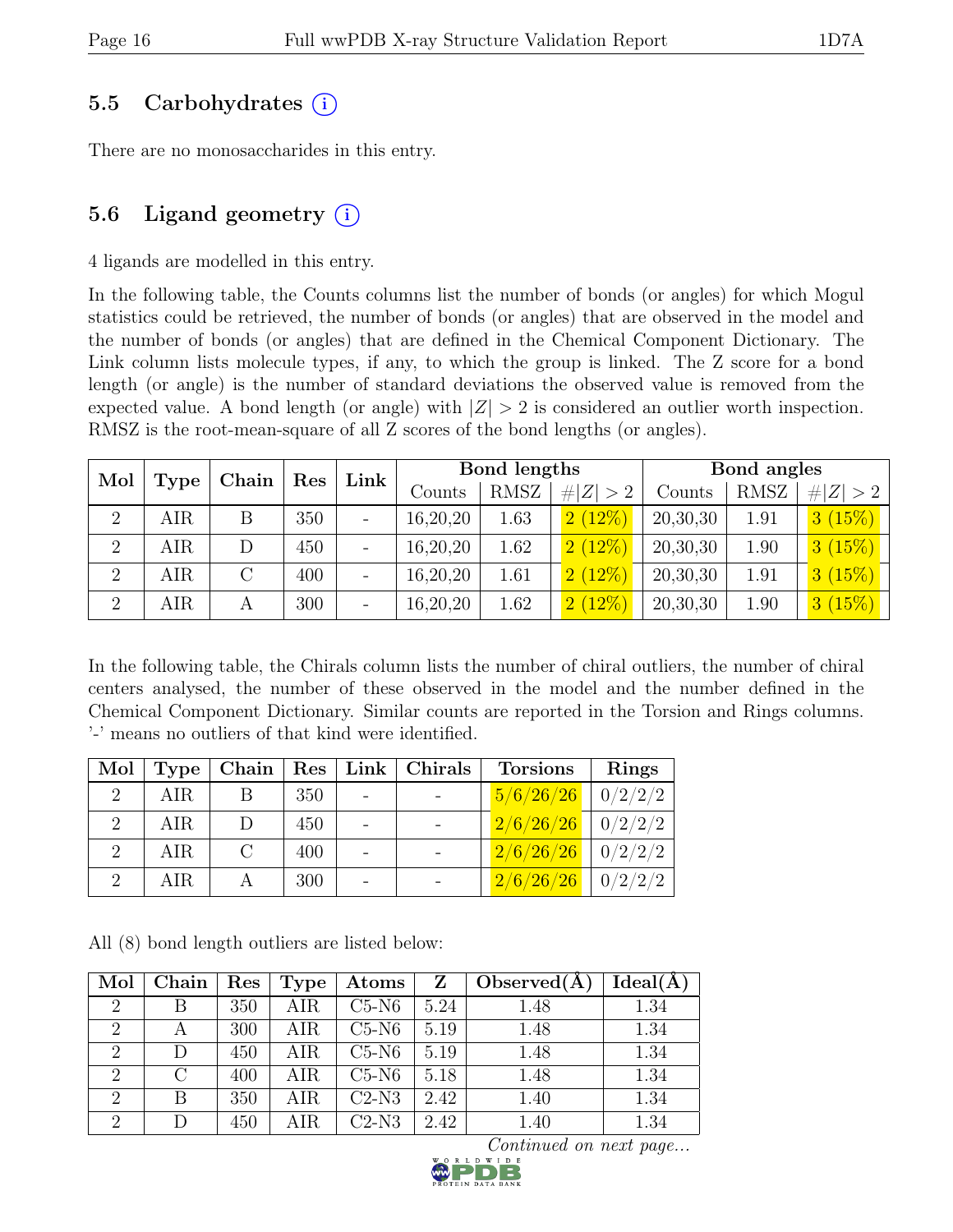| Contentaca from previous page |  |     |     |                          |  |                                                                         |          |  |  |
|-------------------------------|--|-----|-----|--------------------------|--|-------------------------------------------------------------------------|----------|--|--|
|                               |  |     |     |                          |  | Mol   Chain   Res   Type   Atoms   Z   Observed $(\AA)$   Ideal $(\AA)$ |          |  |  |
|                               |  | 300 | AIR | $\mid$ C2-N3 $\mid$ 2.40 |  | $1.40^{\circ}$                                                          | 1.34     |  |  |
|                               |  | 400 | AIR | $C2-N3$   2.40           |  | 1.40                                                                    | $1.34\,$ |  |  |

Continued from previous page.

All (12) bond angle outliers are listed below:

| Mol                         | Chain         | Res | <b>Type</b> | Atoms       | Z       | $\text{Observed} (°)$ | $Ideal(^o)$ |
|-----------------------------|---------------|-----|-------------|-------------|---------|-----------------------|-------------|
| $\overline{2}$              | Β             | 350 | AIR         | $N3-C2-N1$  | 5.56    | 120.50                | 112.26      |
| $\overline{2}$              | $\rm C$       | 400 | AIR         | $N3-C2-N1$  | 5.53    | 120.47                | 112.26      |
| $\overline{2}$              | D             | 450 | AIR         | $N3-C2-N1$  | 5.52    | 120.46                | 112.26      |
| $\overline{2}$              | A             | 300 | AIR         | $N3-C2-N1$  | 5.52    | 120.45                | 112.26      |
| $\overline{2}$              | B             | 350 | AIR         | $C4-N3-C2$  | $-4.12$ | 99.35                 | 105.78      |
| $\overline{2}$              | $\mathcal{C}$ | 400 | AIR         | $C4-N3-C2$  | $-4.09$ | 99.40                 | 105.78      |
| 2                           | D             | 450 | AIR         | $C4-N3-C2$  | $-4.09$ | 99.41                 | 105.78      |
| $\overline{2}$              | A             | 300 | AIR         | $C4-N3-C2$  | $-4.05$ | 99.47                 | 105.78      |
| $\overline{2}$              | B             | 350 | AIR         | $P-O5'-C5'$ | 2.02    | 123.86                | 118.30      |
| $\mathcal{D}_{\mathcal{L}}$ | A             | 300 | AIR         | $P-O5'-C5'$ | 2.02    | 123.86                | 118.30      |
| $\overline{2}$              | $\mathcal{C}$ | 400 | AIR         | $P-O5'-C5'$ | 2.02    | 123.85                | 118.30      |
| $\overline{2}$              | D             | 450 | AIR         | $P-O5'-C5'$ | 2.01    | 123.84                | 118.30      |

There are no chirality outliers.

| Mol                         | Chain         | Res | <b>Type</b> | Atoms                         |
|-----------------------------|---------------|-----|-------------|-------------------------------|
| 2                           | $\mathsf{A}$  | 300 | <b>AIR</b>  | $C3'-C4'-C5'-O5'$             |
| 2                           | А             | 300 | AIR         | $O4'$ -C4'-C5'-O5'            |
| $\overline{2}$              | B             | 350 | <b>AIR</b>  | $C3'$ - $C4'$ - $C5'$ - $O5'$ |
| 2                           | B             | 350 | <b>AIR</b>  | $O4'$ -C4'-C5'-O5'            |
| $\overline{2}$              | $\mathcal{C}$ | 400 | AIR         | $C3' - C4' - C5' - O5'$       |
| $\overline{2}$              | $\bigcap$     | 400 | AIR.        | $O4'$ -C4'-C5'-O5'            |
| $\overline{2}$              | D             | 450 | AIR         | $C3'-C4'-C5'-O5'$             |
| $\mathcal{D}_{\mathcal{L}}$ | D             | 450 | AIR         | $O4'$ -C4'-C5'-O5'            |
| 2                           | B             | 350 | AIR.        | $C5'$ - $O5'$ - $P$ - $O7$    |
| 2                           | B             | 350 | AIR         | $C5'$ - $O5'$ - $P$ - $O8$    |
| $\overline{2}$              | R             | 350 | AIR         | $C5'$ -O5'-P-O6               |

All (11) torsion outliers are listed below:

There are no ring outliers.

4 monomers are involved in 9 short contacts:

|  |  | Mol   Chain   Res   Type   Clashes   Symm-Clashes |
|--|--|---------------------------------------------------|
|  |  |                                                   |
|  |  |                                                   |

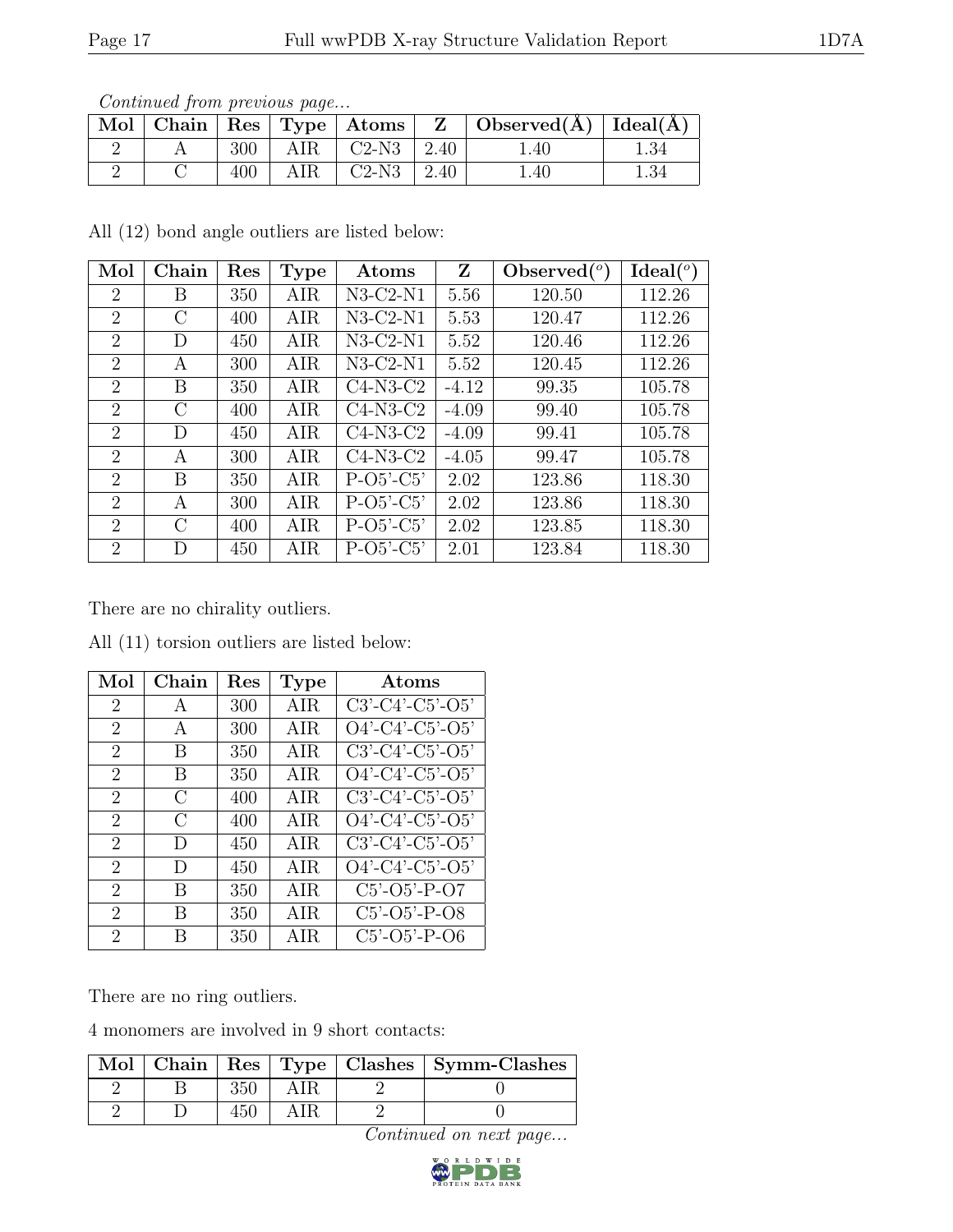Continued from previous page...

|  |  | Mol   Chain   Res   Type   Clashes   Symm-Clashes |
|--|--|---------------------------------------------------|
|  |  |                                                   |
|  |  |                                                   |

The following is a two-dimensional graphical depiction of Mogul quality analysis of bond lengths, bond angles, torsion angles, and ring geometry for all instances of the Ligand of Interest. In addition, ligands with molecular weight > 250 and outliers as shown on the validation Tables will also be included. For torsion angles, if less then 5% of the Mogul distribution of torsion angles is within 10 degrees of the torsion angle in question, then that torsion angle is considered an outlier. Any bond that is central to one or more torsion angles identified as an outlier by Mogul will be highlighted in the graph. For rings, the root-mean-square deviation (RMSD) between the ring in question and similar rings identified by Mogul is calculated over all ring torsion angles. If the average RMSD is greater than 60 degrees and the minimal RMSD between the ring in question and any Mogul-identified rings is also greater than 60 degrees, then that ring is considered an outlier. The outliers are highlighted in purple. The color gray indicates Mogul did not find sufficient equivalents in the CSD to analyse the geometry.



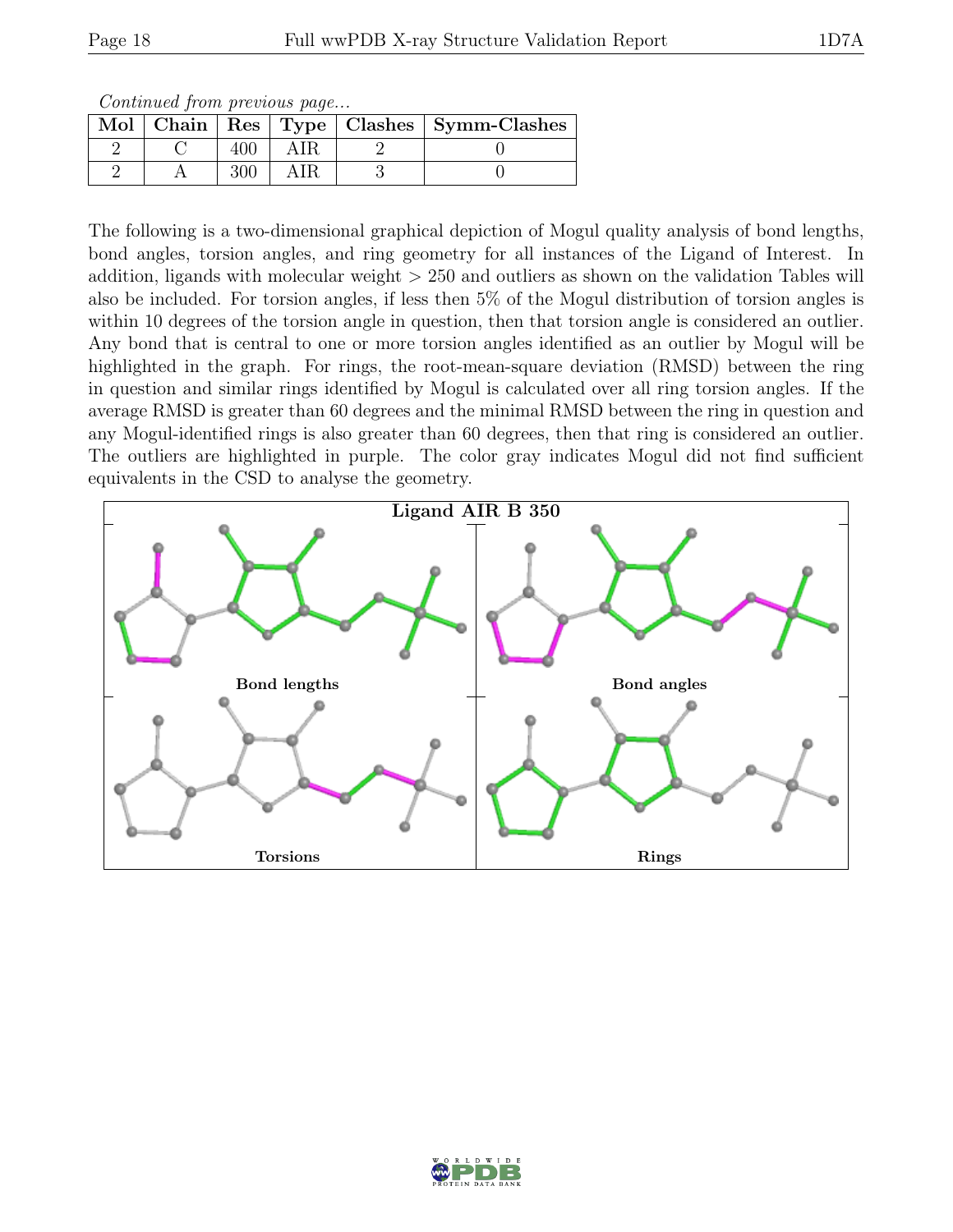

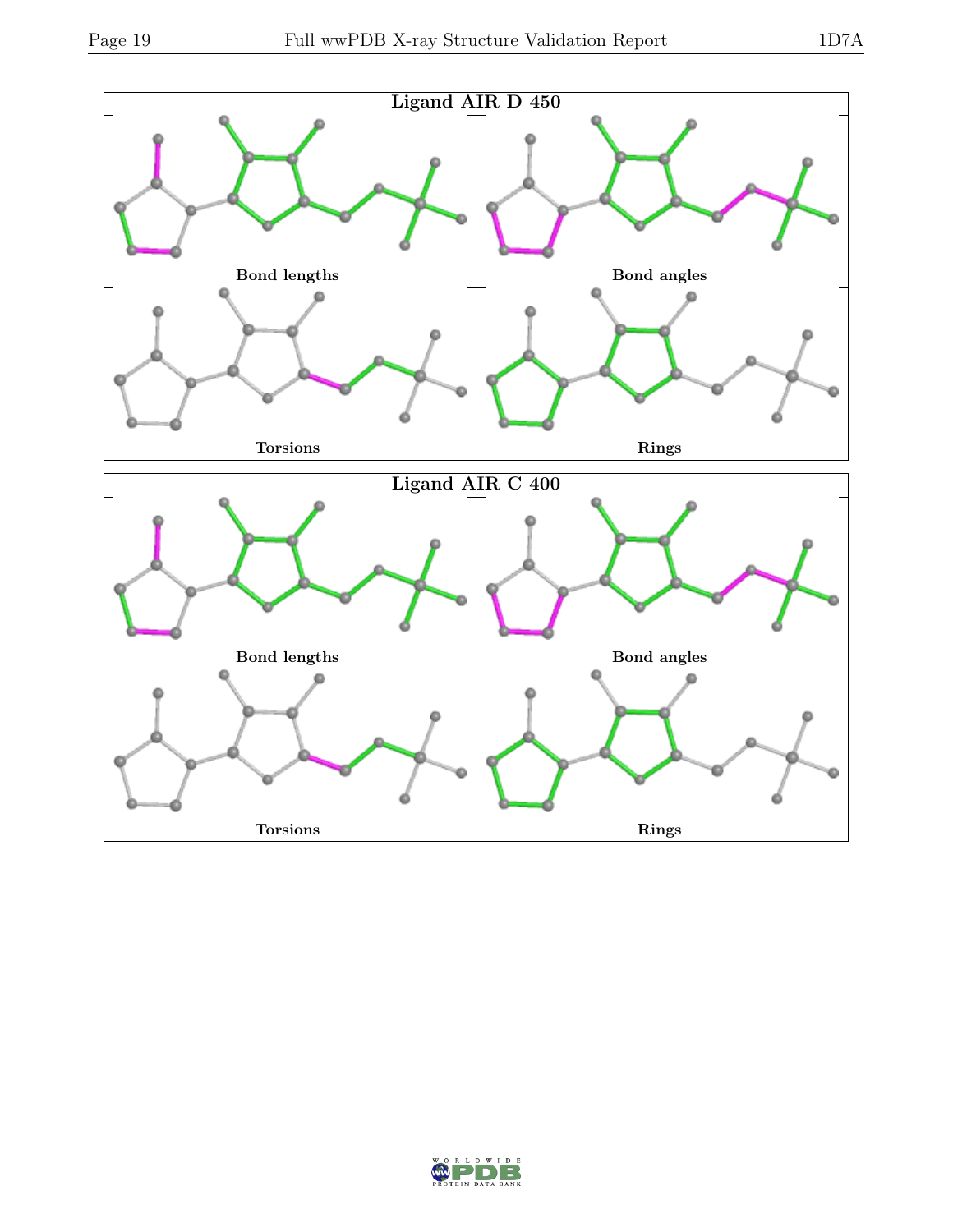

# 5.7 Other polymers (i)

There are no such residues in this entry.

# 5.8 Polymer linkage issues  $(i)$

There are no chain breaks in this entry.